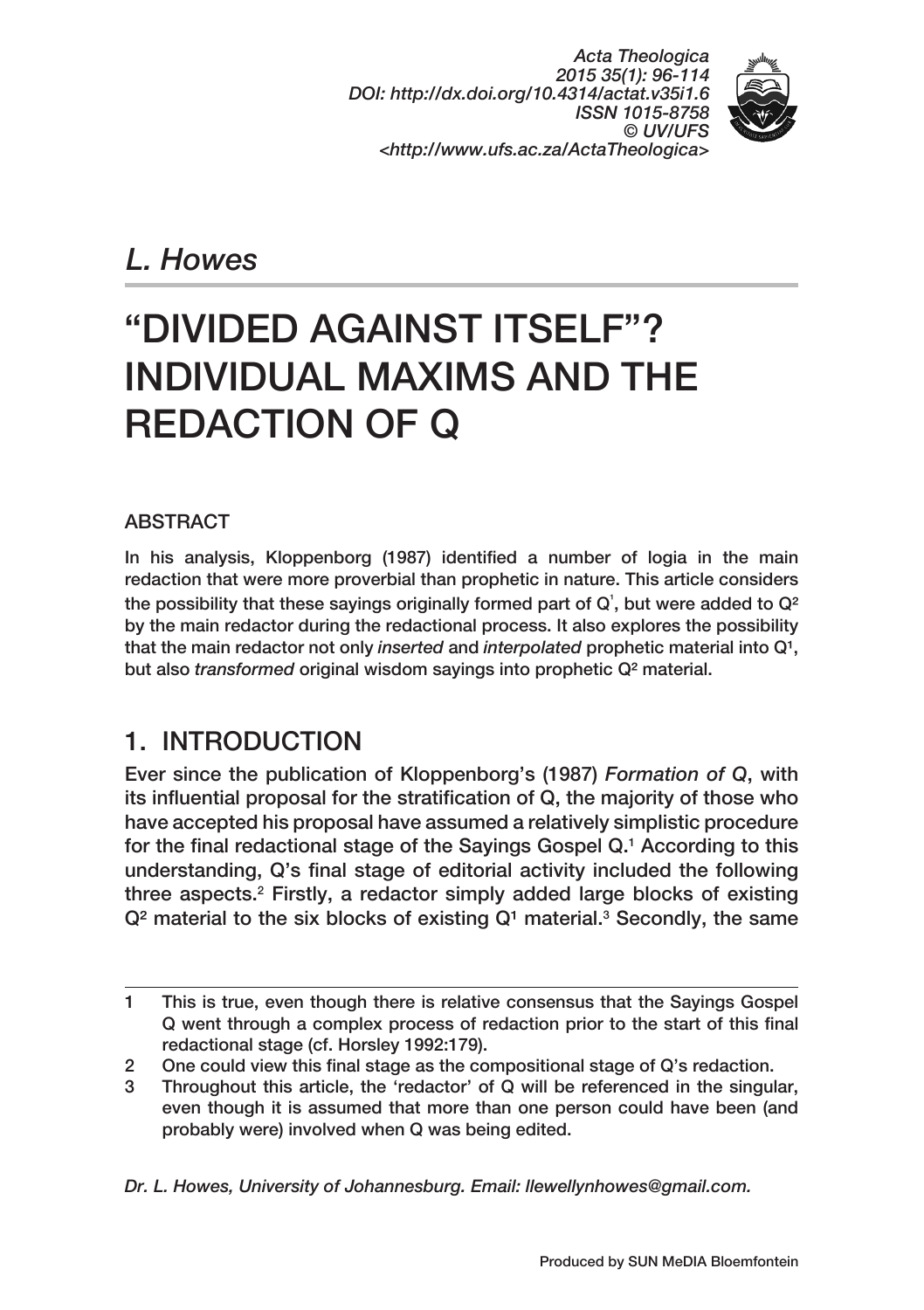#### Acta Theologica 2015: 1

redactor then interpolated a few passages and phrases into Q<sup>1</sup>.<sup>4</sup> Finally, a different redactor<sup>s</sup> added the temptation narrative at the beginning of Q and interpolated two glosses into the document.<sup>6</sup> We are presently concerned only with the activity of the former redactor, whom we will dub the "main redactor".<sup>7</sup> This redactor was responsible for the first two aspects of Q's final stage of editorial activity, which are likely to have occurred simultaneously.

This article will explore the possibility that the main redactor not only *inserted* and *interpolated* prophetic material into Q<sup>1</sup>, but also *transformed* original wisdom sayings into prophetic Q² material. If, as Kloppenborg argues, the main redactor interpolated certain material into the formative stratum, it seems only reasonable to ask whether or not he might have enclosed certain  $Q<sup>1</sup>$  sayings into the very fabric of  $Q<sup>2</sup>$  passages (cf. Arnal 2001:6).8 By suggesting that the main redactor contributed a great deal more in the redactional process than simply shuffling existing material, I align myself with recent trends in this regard (cf. Kloppenborg 1995:7; cf., for example, Arnal 1995). Kloppenborg (1987:169) further notices that

there are several sayings which, while not originally prophetic in form, have been employed in Q redaction to articulate a threat against those who fail to apprehend the preaching of the kingdom.

One should at least consider that the main redactor initially found some of these sayings (that were "not originally prophetic in form") *in the formative stratum*. Accordingly, some of the sayings in question were originally part of the formative stratum, but were reapplied during the compositional process to new and different Q² contexts. In addition, Kloppenborg (1987:239) acknowledges that "proverbs and wisdom sayings

<sup>4</sup> I.e., Q 6:23c; 10:12, 13‑15; 12:8‑10; 13:25, 26‑29, 34‑35; 14:16‑24; cf. Tuckett (1996:70, 72); Kloppenborg Verbin (2000:120‑121, 128, 147‑150).

<sup>5</sup> Or perhaps the same redactor, but at a different stage of the Q people's sociological and theological development.

<sup>6</sup> I.e., Q 4:1‑13; 11:42c; 16:17.

<sup>7</sup> Once again (cf. footnote 3), the singular form "redactor" could represent more than one individual. The term "main redactor" seems appropriate for a number of reasons. The material added by this redactor was dubbed the 'main redaction' by Kloppenborg. This redactor added more material at one stage than any other. The material added by this redactor had more impact on the content of the document than any of the material added by others.

<sup>8</sup> Given the prevalence of gender-based discrimination in antiquity, the main redactor was in all probability a man (or a group of men). To use gender‑inclusive language in this instance would be anachronistic. In this article, the use of the masculine personal pronoun is not a reflection of my own prejudices, but of the unfortunate prejudices of the ancients.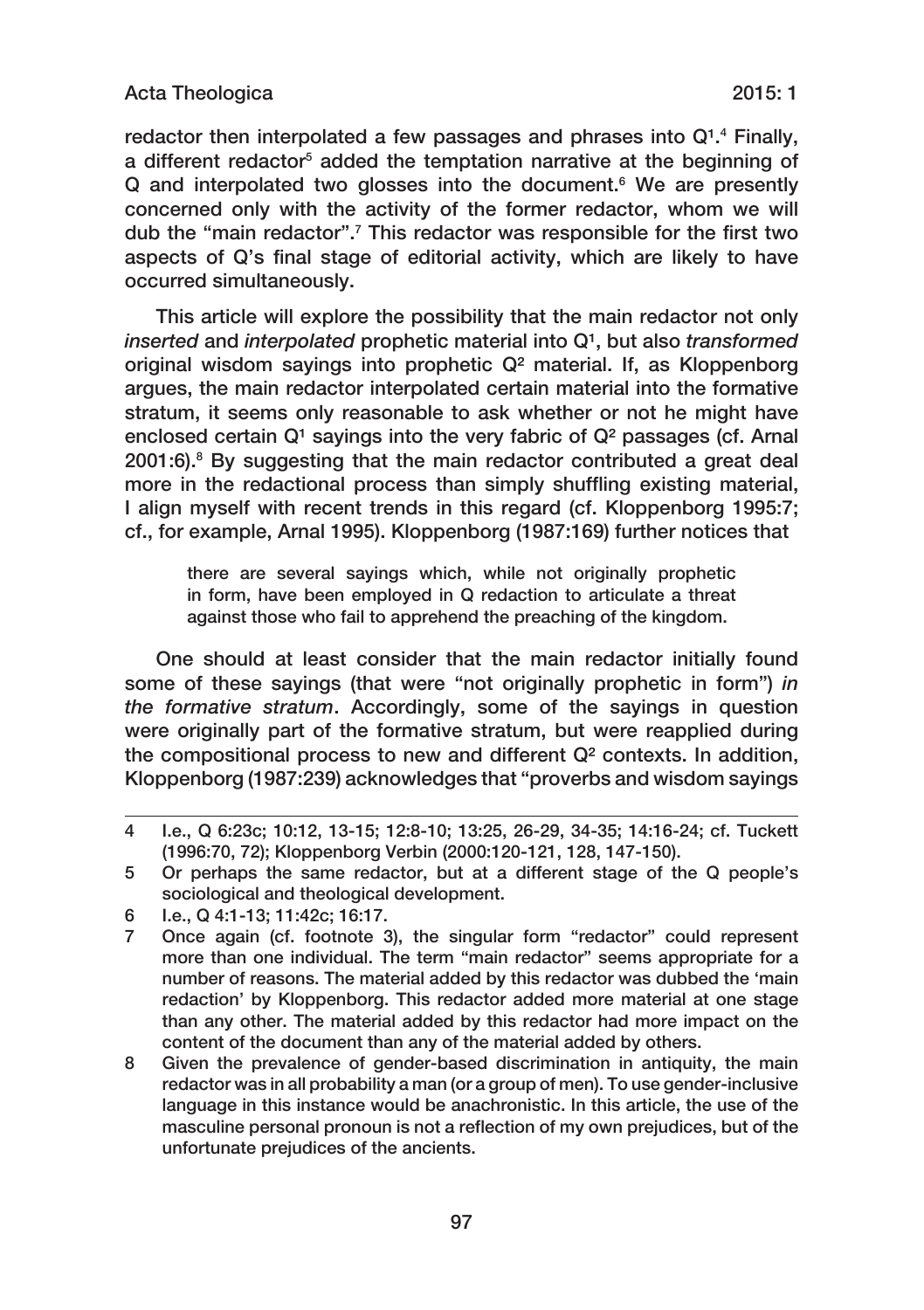Howes Individual maxims and the redaction of Q

are also found in the judgment speeches". In other words, Kloppenborg admits that there are non-prophetic, sapiential small forms in the main redaction. The fact that the "non-prophetic" sayings in  $\mathbb{Q}^2$  are mostly *proverbial* logia only adds to the likelihood that some of these sayings were originally part of  $Q<sup>1</sup>$ . If the latter is accepted, it follows that the main redactor at times built Q² material *around* certain wisdom sayings that were originally part of  $Q<sup>1</sup>$ .

Kloppenborg (1987:239) differentiates between the sapiential logia in  $Q<sup>2</sup>$  and the wisdom sayings in  $Q<sup>1</sup>$  by arguing that the former "function not to reinforce ethical imperatives, but to undergird the pronouncements of judgment". Yet, the function of these sayings in the final Q document (to "undergird the pronouncements of judgment") might only have been assigned to them during the process of redaction. If some of these sayings were originally part of  $Q<sup>1</sup>$ , they might at that stage have had an entirely different function, and perhaps also an entirely different meaning.

This may be an opportune moment to note that the distinction between  $Q<sup>1</sup>$  and  $Q<sup>2</sup>$  is not one of "wisdom genre versus prophetic genre". Rather, the distinction between Q<sup>1</sup> and Q<sup>2</sup> is one of "instruction versus *chreia*" (cf. Howes 2012:125‑130). Both of these are examples of *sapiential* genres (cf. Catchpole 1993:60; Kirk 1998:78; cf. Kloppenborg Verbin 2000:160‑161, 306‑307). In terms of genre, the whole Sayings Gospel should be seen as a sapiential document. Kloppenborg's designations of the first layer as "sapiential" and the second layer as "prophetic" are not an indication of genre, but of the overarching *thematic* content of each respective layer. The formative layer makes use of the sapiential genre of instruction to promote a certain ethic, while the main redaction makes use of the sapiential genre of *Gnomologium* (or "*chreia* collection") to convey certain typically prophetic themes, such as future judgement.

As such, the intent of this article is not to "move" certain sapiential material out of the "prophetic" layer and into the "sapiential" layer.<sup>9</sup> Put

<sup>9</sup> The current article is not the first attempt to reposition  $Q<sup>2</sup>$  material into the formative layer. As criteria for relocating certain  $Q<sup>2</sup>$  passages to  $Q<sup>1</sup>$ , Vaage (1994:107‑120) pointed not only to certain thematic tensions and seams in the text, but also to the social history of some of the sayings. These indicators fail to convince, particularly his use of social history and *cynicism* as criteria (cf. Kirk 1998:43). Surely, the social history of a saying or layer should be extrapolated only after and not before the editorial history of the document has been determined. Instead of improving the structural flow of the formative stratum, Vaage's proposed emendations seem to disrupt the overall structure of Q<sup>1</sup> (cf. Kirk 1998:43). Similarly, the proposed relocations do not properly fit in with the genre and content of  $Q<sup>1</sup>$  (cf. Kirk 1998:43). Vaage's attempts to move material back into  $Q<sup>1</sup>$  do not seem to be motivated by a true concern for the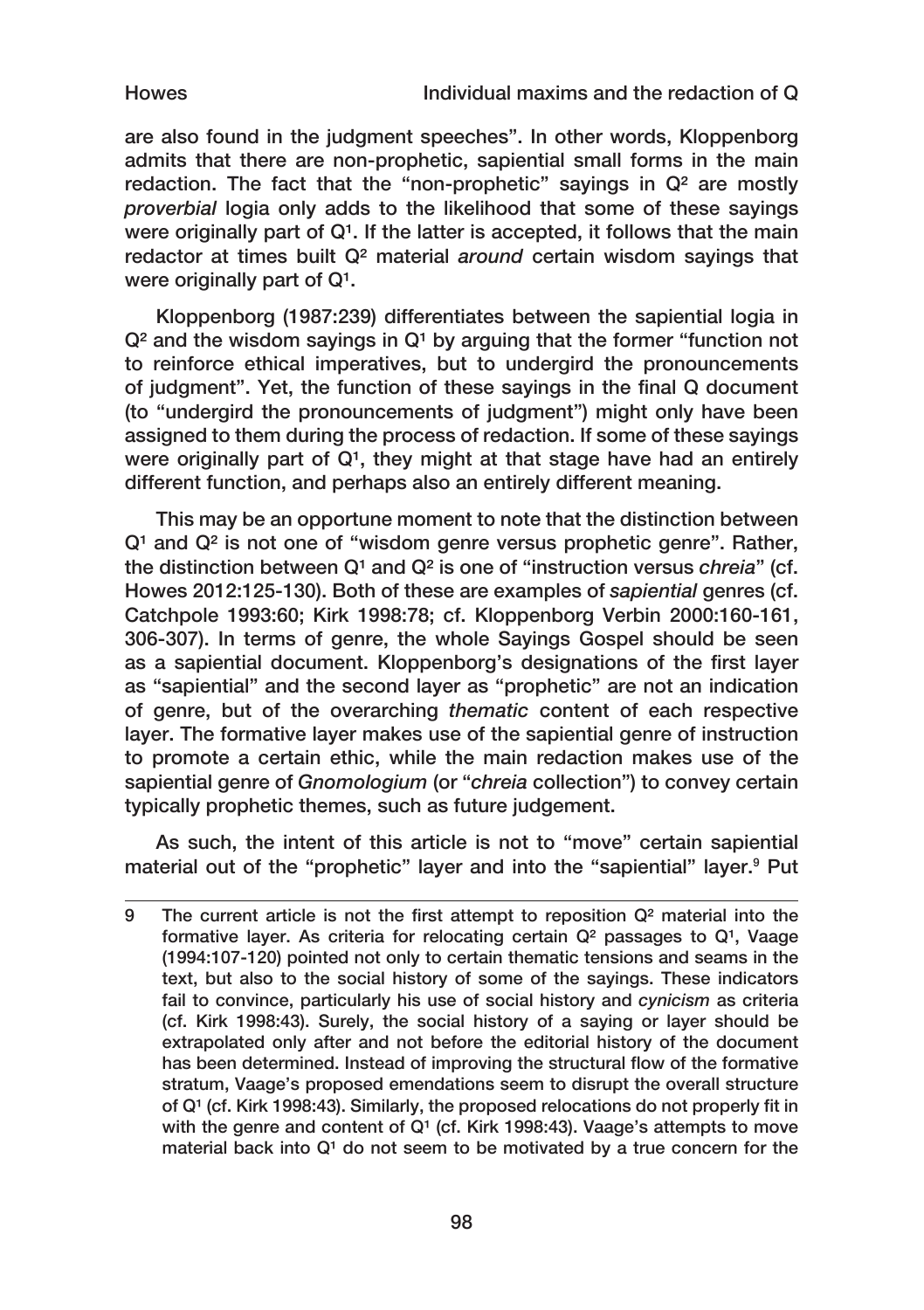differently, the article is not motivated by the incorrect notion that wisdom, prophecy and apocalypticism are somehow incompatible.<sup>10</sup> Thus, there is no current interest in making the formative stratum "more sapiential" or the main redaction "less sapiential". Neither is there any interest in creating a "better" distinction between  $Q<sup>1</sup>$  and  $Q<sup>2</sup>$  by "removing" the "unwanted" wisdom material from the main redaction into the formative stratum. Instead, this article is motivated by a genuine suspicion that the redactional process was more complex and involved than originally suspected. Hence, when it is argued that certain sayings in Q<sup>2</sup> are more typical of  $Q<sup>1</sup>$ , the assumption is that these sayings are "proverbial" in nature, meaning that they attempt to convey general sapiential truths in a way that is more typical of the instructional genre than of the *chreia* genre. The assumption is *not* that these sayings are somehow "more sapiential" than the rest of Q².

### 2. A DIACHRONIC INVESTIGATION OF SAPIENTIAL SMALL FORMS IN Q²

Kloppenborg (1987:169, 239) provides the following examples of proverbial small forms in Q<sup>2</sup>: Q 7:35; Q 11:17b-18;<sup>11</sup> Q 11:20; Q 11:21-22; Q 11:23; Q 11:24‑26; Q 11:33; Q 11:34‑35; Q 12:54‑55; Q 12:58‑59 and Q 17:37. I shall now examine each saying in turn, and carefully consider whether or not it could at some stage have formed part of the formative layer.

## 2.1 Sophia's children (Q 7:35)

The first logion to consider is Q 7:35. Although the concepts introduced in Q 7:31‑35 are fairly common in instructional wisdom literature (cf. Prov. 1:20‑33; 8:1‑21), the notion that Sophia's children will "vindicate"

10 Cf. Allison (1997:41); Kirk (1998:77); Kloppenborg Verbin (2000:380); Edwards (1976:71‑73); Piper (1989:137‑155); and Sato (1995:141‑142).

literary history of Q, but rather by his desire to compare  $Q<sup>1</sup>$  with contemporary Cynic texts. By contrast, the current effort to 'move' some  $Q<sup>2</sup>$  material to  $Q<sup>1</sup>$ is motivated by a concern for Q's literary development, and is not biased by an overall, pre‑determined theory of the document's social (or other) affinities. Furthermore, the potential additions currently treated are not only identical in genre and form to those of the formative stratum, but also thematically analogous to the latter.

<sup>11</sup> "Every kingdom divided against itself is left barren, and every household divided against itself will not stand. And if Satan is divided against himself, how will his kingdom stand?" (πᾶσα βασιλεία μερισθεῖσα [καθ'] ἑαυτῆ[ς] ἐρημοῦται καὶ πᾶσα οἰκία μερισθεῖσα καθ' ἑαυτῆς οὐ σταθήσεται. καὶ εἰ ὁ σατανᾶς ἐφ' ἑαυτὸν ἐμερίσθη, πῶς σταθήσεται ἡ βασιλεία αὐτοῦ;)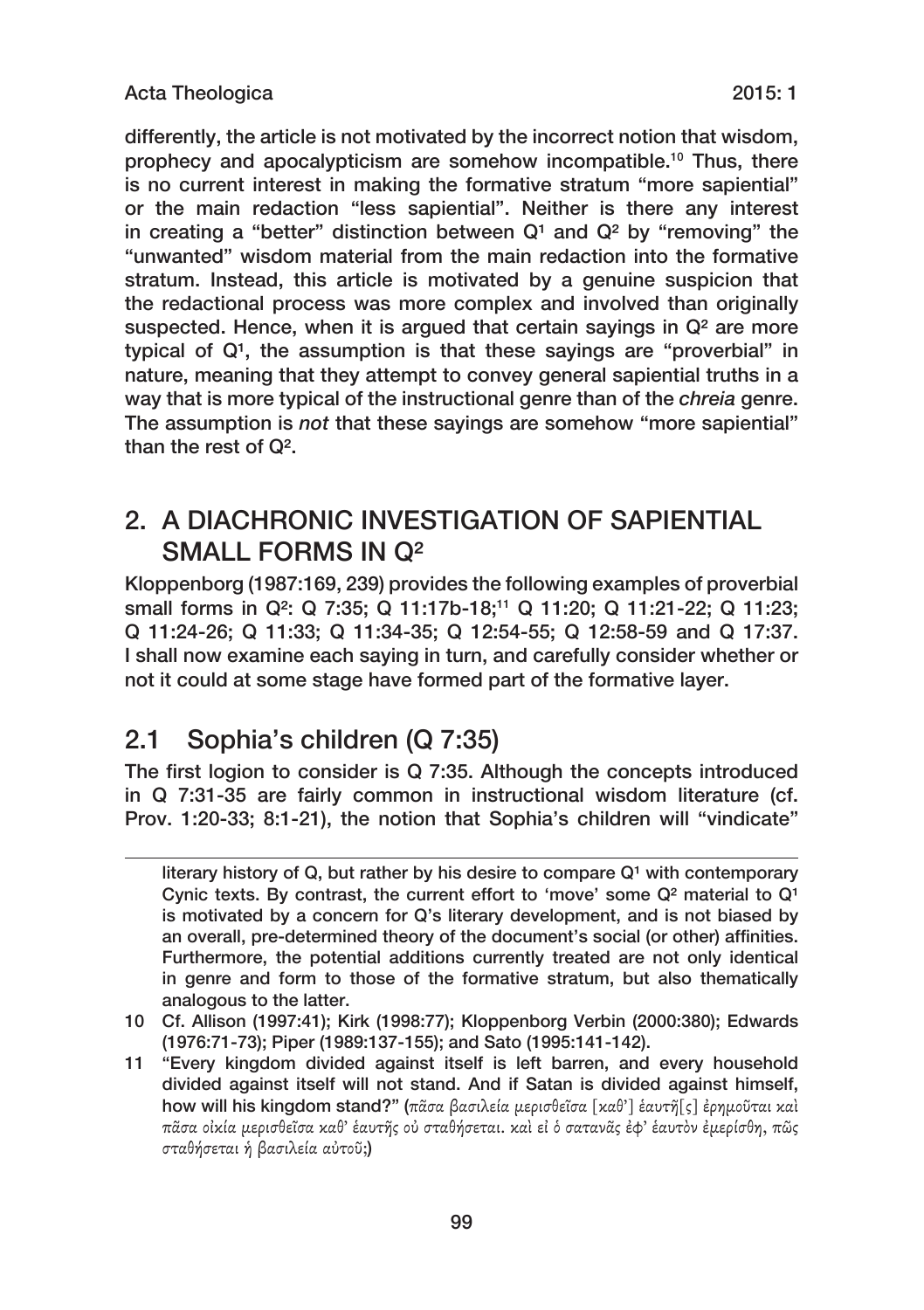Howes Individual maxims and the redaction of Q

(ἐδικαιώθη) Sophia does not sit well with the docile and peaceful content of the remainder of the formative stratum, especially the inaugural sermon.<sup>12</sup> In this short saying, the redactional theme of Israel's deuteronomistic history is combined with the traditional sapiential image of "Sophia" in order to promote a negative view of "this generation" (cf. Kloppenborg 1987:112; Piper 1989:125‑126, 166‑168, 170). The reference to "Sophia" appears elsewhere in  $Q<sup>2</sup>$  (cf. Q 11:49), but not at all in  $Q<sup>1</sup>$ . It is hard to imagine how this saying with its vindictive message could ever have functioned in the literary context of the formative stratum.

Conversely, the saying fits perfectly in its literary context in Q² (7:31‑35), without seeming in any way forced or synthetic (cf. Kirk 1998:264, 375‑376; Catchpole 1993:47‑48). This is true despite the apparent composite nature of Q 7:31‑35 (cf. Kloppenborg 1987:110‑112). It is likely that Kloppenborg (1987:112) is correct in claiming that verse 35 was added to verses 31‑34 at a very early stage, most likely during the prehistory of Q². In verse 31, the out‑group, or "this generation", is compared to children at the market place. In verse 35, the in-group, or the "Q people", are described as "Sophia's children". In this Q² text, the two groups of children are contrasted with each other in favour of the in-group (cf. Piper 1989:168-169; Kirk 1998:376). A similar conclusion is effected if the children of Q 7:35 are linked to the "children of Abraham" in Q 3:8 (cf. Fleddermann 2005:385‑387). Hence, there is absolutely no reason for proposing or assuming that Q 7:35 could at some stage have been part of  $Q^1$ .

## 2.2 Divided against itself (Q 11:17b-18, 20)

Within the Beelzebul accusation, Kloppenborg (1987:169, 239) identifies both Q 11:17b‑18 and Q 11:20 as traditional wisdom sayings. With the naked eye, Q 11:17b certainly resembles a maxim.13 Not only does the saying's use of parallelism remind one of traditional Old Testament proverbs (cf. Ceresko 1999:31), but the gnomic nature and general applicability of the saying also conforms to the typical nature of a maxim (cf. Kirk 1998:90). Nonetheless, Kloppenborg (1987:124) is almost certainly correct in concluding that verses 17‑18 were added to verses 14‑15 at a very early stage in the tradition (cf. Horsley 1992:191). This confidence derives from the fact that Mark (3:22‑26) and Q agree in placing the saying in question directly after the initial accusation (cf. Allison 1997:124-125;

<sup>12</sup> Unless otherwise specified, I follow the text of the Critical Edition of Q (cf. Robinson *et al.* 2000).

<sup>13</sup> "Every kingdom divided against itself is left barren, and every household divided against itself will not stand." (πᾶσα βασιλεία μερισθεῖσα [καθ'] ἑαυτῆ[ς] ἐρημοῦται καὶ πᾶσα οἰκία μερισθεῖσα καθ' ἑαυτῆς οὐ σταθήσεται.)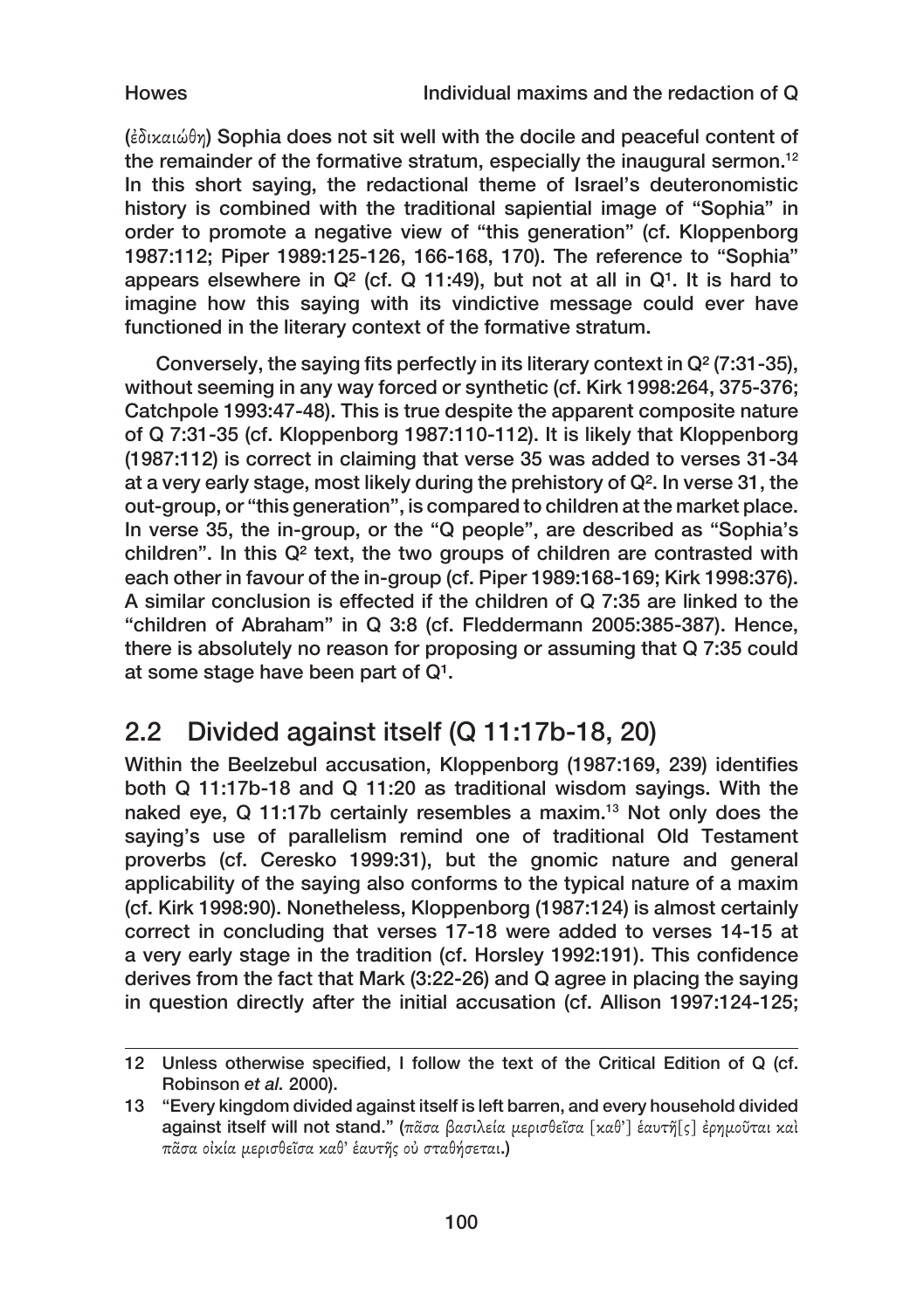#### Acta Theologica 2015: 1

Kirk 1998:186; Casey 2002:161). Such agreement trumps all other pieces of evidence in this regard. It is likely that Kloppenborg (1987:124) is also correct in claiming that verses 19‑20 were added thereafter.14 Once again, the Gospel of Mark is determinative in this regard. In Mark's version of the Beelzebul accusation, Q 11:19‑20 is entirely missing (cf. Piper 1989:121, 123; Kirk 1998:186). There is an additional reason for concluding that verses 19‑20 were added later. The content of Q 11:17‑20 represents two different and distinct arguments against the initial accusation (cf. Horsley 1992:191; Kirk 1998:187; Casey 2002:164‑165; Fleddermann 2005:505‑506).

Despite the likelihood that verses 19‑20 were added at a later stage, it is still highly unlikely that any part of it ever belonged to the formative stratum. Verse 19 clearly presupposes the accusation of verse 15, as is evidenced by the repetition of the phrase "by Beelzebul ... cast out demons" (ἐν Βεελζεβοὺλ ἐκβάλλει / ἐκβάλλω τὰ δαιμόνια) in both verses (cf. Kloppenborg 1987:122).<sup>15</sup> In fact, the second argument is perhaps a more direct and appropriate response to the initial accusation than the one in verses 17‑18 (cf. Horsley 1992:191). The argument of verses 19‑20 begins by repeating the accusation word for word, but turning it into a conditional clause and redirecting the very same accusation at the initial accusers. This type of deflection is an expected response to an accusation of such gravity and magnitude. Moreover, the rhetorical questions at the end of verse 18 and at the beginning of verse 19, as well as the threefold repetition of the conditional conjunction "if" (εἰ) in verses 18, 19 and 20, unite the two respective arguments in Q 11:17‑18 and Q 11:19‑20 (cf. Kirk 1998:186‑187; Fleddermann 2005:502).

More significant, though, is the likelihood that verses 19 and 20 belong together. The latter is supported by the use in both verses of the conditional clause "if by … I cast out demons" (εἰ ἐν … ἐγὼ ἐκβάλλω τὰ δαιμόνια) (cf. Kirk 1998:189). It is further reinforced by the conjunction "but" ( $\delta \acute{\epsilon}$ ) at the beginning of verse 20. The possibility should not be overlooked that the latter conjunction was added by the main redactor in order to effect a smooth transition between two formerly separate sayings. Nevertheless, the association between verses 19 and 20 seems exceptionally firm (cf. Casey 2002:170). If, then, verse 19 only makes sense as part of the initial accusation, and verse 20 should be read with verse 19, it follows that these two verses were added to Q 11:14-18 during the prehistory of Q<sup>2</sup>. As such, it is unlikely that verse 20 could at any stage have been part of the formative stratum. This conclusion is confirmed by the fact that the formative stratum is altogether unconcerned with demonology and exorcism. On the

<sup>14</sup> Cf. also Horsley (1992:191).

<sup>15</sup> All alternative readings are taken from Nestle *et al.* (1993).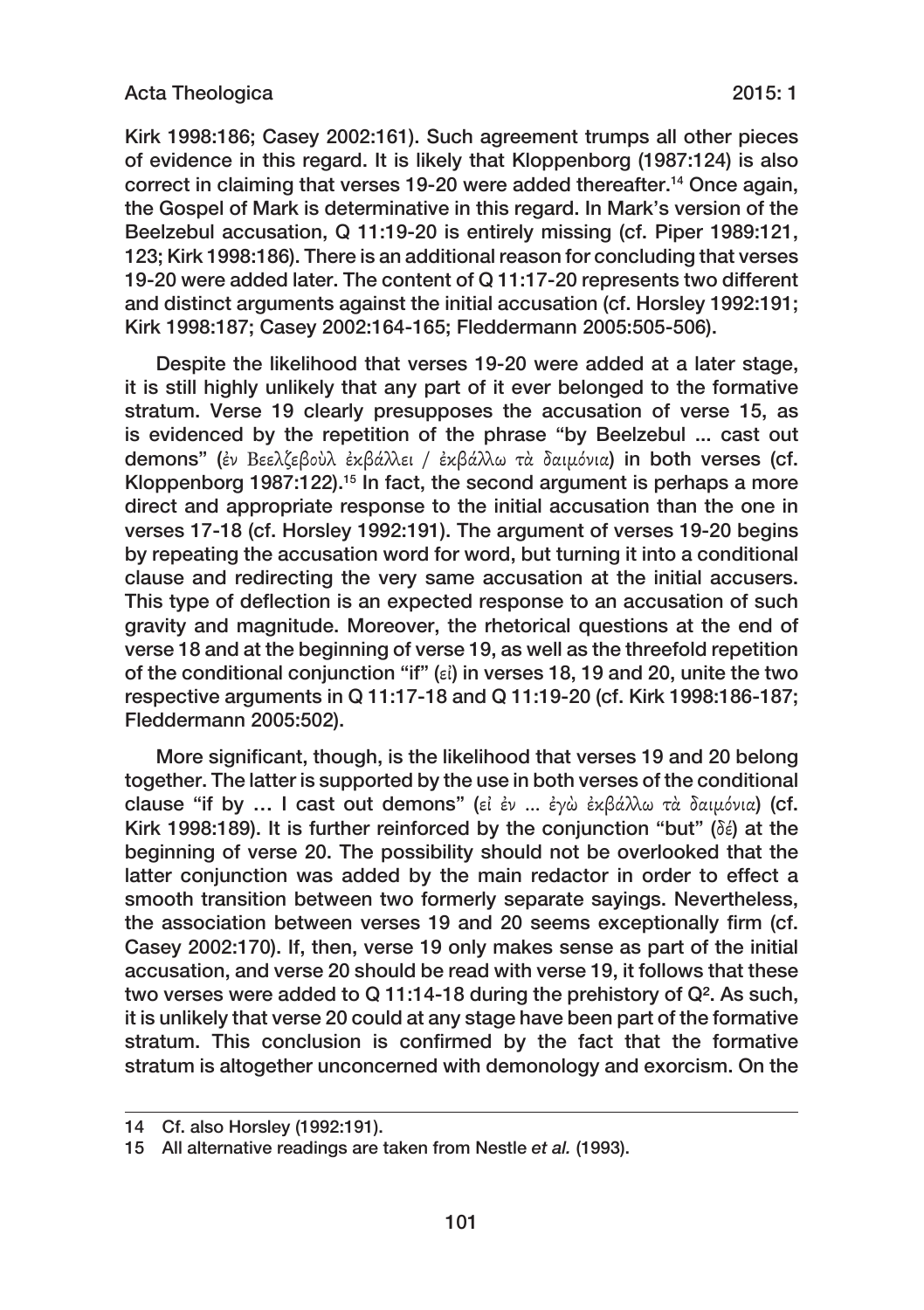other hand, verses 19 and 20 show several thematic links with another  $Q<sup>2</sup>$ passage, namely Q 11:31‑32 (cf. Kloppenborg 1987:124‑125).

## 2.3 Stealing from a strong person (Q 11:21‑22)

There is legitimate doubt as to whether or not the sapiential saying of Q 11:21‑22 actually belongs in Q (cf. Kloppenborg 1987:125, especially note 105; Piper 1989:243‑244, note 120). Scholars wanting to include this saying point to the agreement between Matthew and Luke regarding the placement of this logion after the saying of Q 11:20 (cf. Neirynck 1995:271; Casey 2002:173‑174). Against this, the likelihood should not be overlooked that Luke and Matthew both chose this placement without the help of Q. Regardless of its history of redaction, Q 11:14‑20 functions as a literary unit, with a proper introduction in verse 14 and a proper conclusion in verse 20 (cf. Fleddermann 2005:502, 506; Kirk 1998:186‑189, especially 187, 188). In Mark, the saying about looting a strong man's house appears directly after the Markan version of the Beelzebul accusation (i.e. Mark 3:20‑26, without Q 11:19‑20). It follows that if this saying occurred only in Mark 3:27 (and not in Q), the most natural position for it would be after Q's version of the Beelzebul accusation (i.e. after Q 11:20).16 It is not at all unlikely that both evangelists would have followed the same (somewhat inevitable) logic at this point, and placed Mark's saying after Q's more elaborate refutation of the Beelzebul accusation. The large degree of accord between Matthew 12:29 and Mark 3:27 suggests that, in this instance, Matthew used only Mark as a source. Although Luke (11:21‑22) did not copy Mark 3:27 word for word, his rendering is easily understood as an imaginative elaboration of Mark at this point (cf. Kloppenborg 1987:125, note 105).

If this saying was in Q (which seems doubtful), it agreed with Mark as far as its placement after the Beelzebul accusation is concerned. Consequently, even if this saying were in Q, it could not have been part of the formative layer, for this would mean that it originally appeared after Q 11:13. The latter is extremely unlikely, given the location of the saying in Mark. The *content* of Q 11:21‑22 further supports the conclusion that, even if this saying did occur in Q, it could not at any stage have been part of the formative layer. If the saying did follow directly after Q 11:13, the "strong person" (ἰσχυρός) who owns the "house" (οἰκία in Matt.) would, in this instance, have referred to God. In view of the supposed literary context of this saying in  $Q<sup>1</sup>$ , where God is repeatedly referred to as the "Father" (πατήρ) of his symbolic family, the previous conclusion is inescapable.17 In

<sup>16</sup> From the evangelists' perspective.

<sup>17</sup> Cf., e.g., Q 6:35‑36, 41‑42; 11:2‑3, 13; 12:22‑31; 17:3‑4; Horsley (1995:44); Cotter (1995:127); Kirk (1998:340, 343, 357); Arnal (2001:175); Fleddermann (2005:450);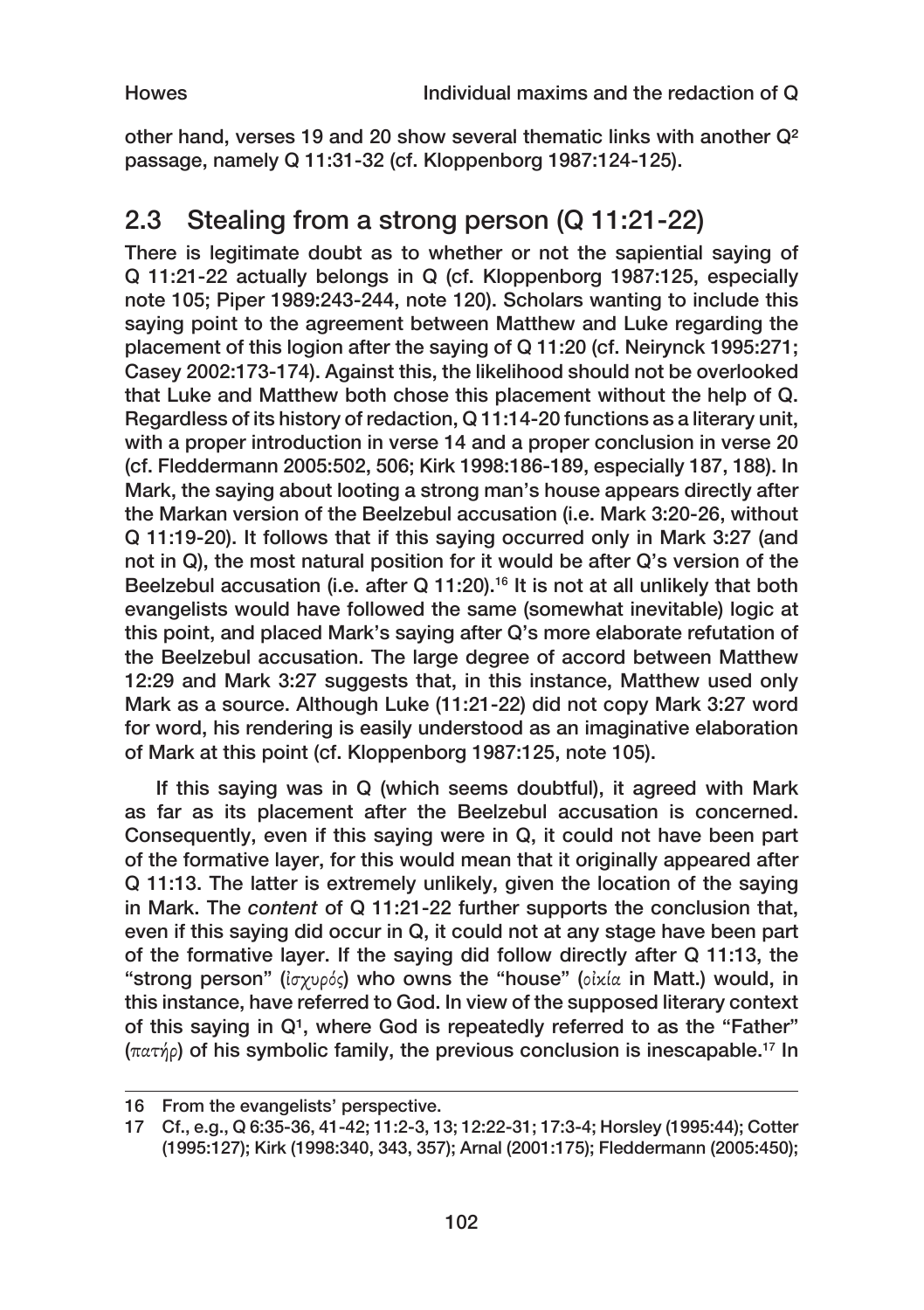the family metaphor, God is undeniably painted as the *pater familias* (cf. Moxnes 2003:115‑121, 152; cf. especially Q 11:11‑13).

It follows that if Q 11:21-22 did at first appear after Q 11:13, the logical and inevitable conclusion would have been that there is an external threat, described in Luke's metaphor as a "stronger person" (ἰσχυρότερος), with the ability to overpower God. This deduction is so apparent that any first-century Jew would have noticed it almost immediately. Given their unshakable belief that the Jewish God is more powerful than other ancient gods, not to even mention earthly beings or worldly threats, it should be accepted as a near impossibility that Q 11:21‑22 was ever part of the formative stratum. That any first‑century Jew would have spoken or placed a saying in a context that leads to the implication that God could in any conceivable manner be overpowered is a near impossibility. In summary, it seems highly unlikely that this logion was ever part of the Sayings Gospel Q, not to even mention the formative layer.

### 2.4 In or out? (Q 11:23)

In the Sayings Gospel, Q 11:23 probably followed directly after the Beelzebul accusation (Q 11:14‑15, 17‑20). Matthew and Luke agree against Mark in placing Q 11:23 after the saying about looting a strong man's house. The logion in Q 11:23 is a follow-up comment after the Beelzebul accusation (cf. Piper 1989:122; Casey 2002:176). It implies that the accusers of verse 15 are against Jesus, in that they are colluding with Beelzebul, not Jesus (cf. especially Allison 1997:126‑127; Casey 2002:176‑177; Kloppenborg 1987:125‑126; Kirk 1998:190; 2006:188, 189). Mark's version of this logion also occurs in a literary context that deals with the casting out of demons. More specifically, both Mark 9:38‑39 and Q 11:19 deal with the existence and work of other exorcists (besides Jesus) (cf. Allison 1997:126). The fact that Mark also has this saying after a paragraph about exorcism strongly suggests that it followed the Beelzebul accusation in Q. On the other hand, this agreement between Mark and Q stoutly argues against the possibility that this saying ever belonged to  $Q<sup>1</sup>$ . It is difficult to understand how Q 11:23, which is utterly polemic and accusatory in nature, could ever have followed Q 11:13, which is about the loving support of God.<sup>18</sup>

Mack (1993:136, 139‑141); Schottroff (1995); Jacobson (1995); Moxnes (2003:54‑55, 91, 115‑121, 152).

<sup>18</sup> Cf. Kloppenborg (1987:125).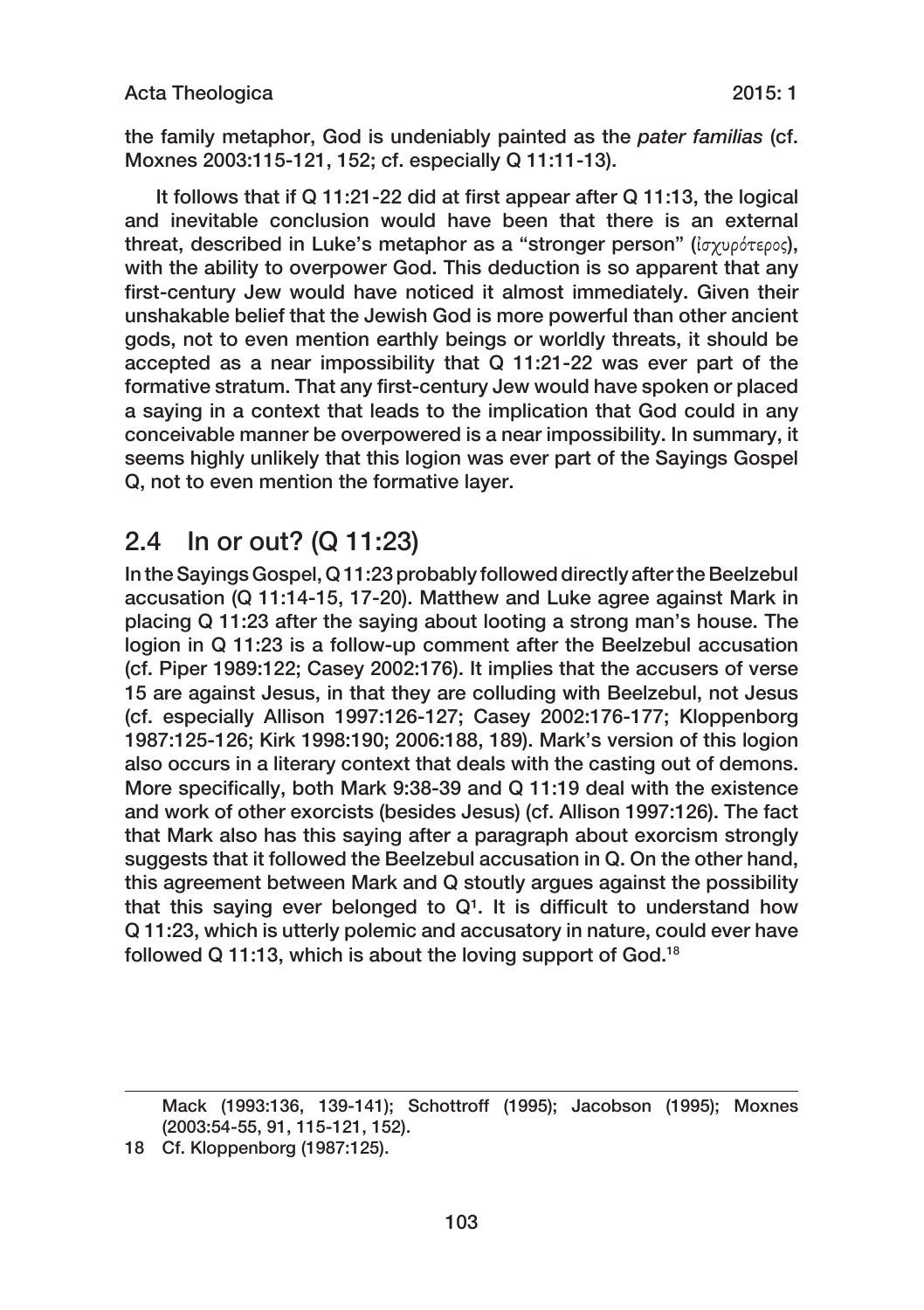## 2.5 The return of the unclean spirit (Q 11:24-26)

The artificiality of its association with its literary context in Q indicates that Q 11:24‑26 originally circulated independently (cf. Kloppenborg 1987:126; Piper 1989:123). The Beelzebul accusation speaks about a "demon" (δαιμόνιον), whereas Q 11:24‑26 mentions "unclean spirits" (τὸ ἀκάθαρτον πνεῦμα). In addition, if the Beelzebul accusation is read in conjunction with Q 11:24‑26, it is likely that Jesus introduced, not the reign of God, but the reign of Satan, when he cast out the mute's demon, since more demons will inevitably return to their host. As such, Q 11:24-26 might in fact support the initial accusation *against* Jesus.

As Allison (1997:126‑127) indicated, however, Q 11:24‑26 should be read primarily in conjunction with Q 11:23 and Q 11:19a. These logia connect the story of Q 11:24‑26 and the Beelzebul accusation in a way that impedes confusion. The point is that, whereas other exorcists typically leave the body of the possessed "empty" after casting out a demon, Jesus fills it with the kingdom of God. In the former instance, the person is left exposed to the same and other demons after the exorcism (cf. Fleddermann 2005:508). In the latter instance, however, the kingdom of God fills up all the remaining "space", thereby not only hindering unclean spirits, but also excluding them altogether. On the constructive side, Q 11:24‑26 explains that only the exorcisms of Jesus are truly effective (cf. Allison 1997:127). On the polemical side, Q 11:24‑26 teaches that the exorcisms of outsiders are ineffective, especially when it comes to aftercare (cf. Allison 1997:131).<sup>19</sup> Hence, Q 11:24-26 intends to illustrate that rejection of Jesus' message about the kingdom of God is tantamount to opening oneself up to the infestation of evil spirits and the kingdom of Beelzebul (cf. Fleddermann 2005:508; Piper 1989:122‑124; Kirk 1998:190‑191, 330‑331). As such, Q 11:24‑26 clearly belongs with its current literary context in the main redaction.

The subject of demonology and exorcism unites this entire section (Q 11:14‑26), including Q 11:24‑26 (cf. Allison 1997:124). Like the previous logion (Q 11:23), it is difficult to understand how this passage about the defiling capabilities of evil spirits could ever have operated in the formative stratum, or have followed after Q 11:13. In this regard, we must conclude with Kloppenborg that not one of the sayings in Q 11:14‑26 was ever part of the formative stratum.

<sup>19</sup> In Q, polemic and didactic meanings often appear side by side in the same text as flipsides to the same coin (cf. Fleddermann 2005:501).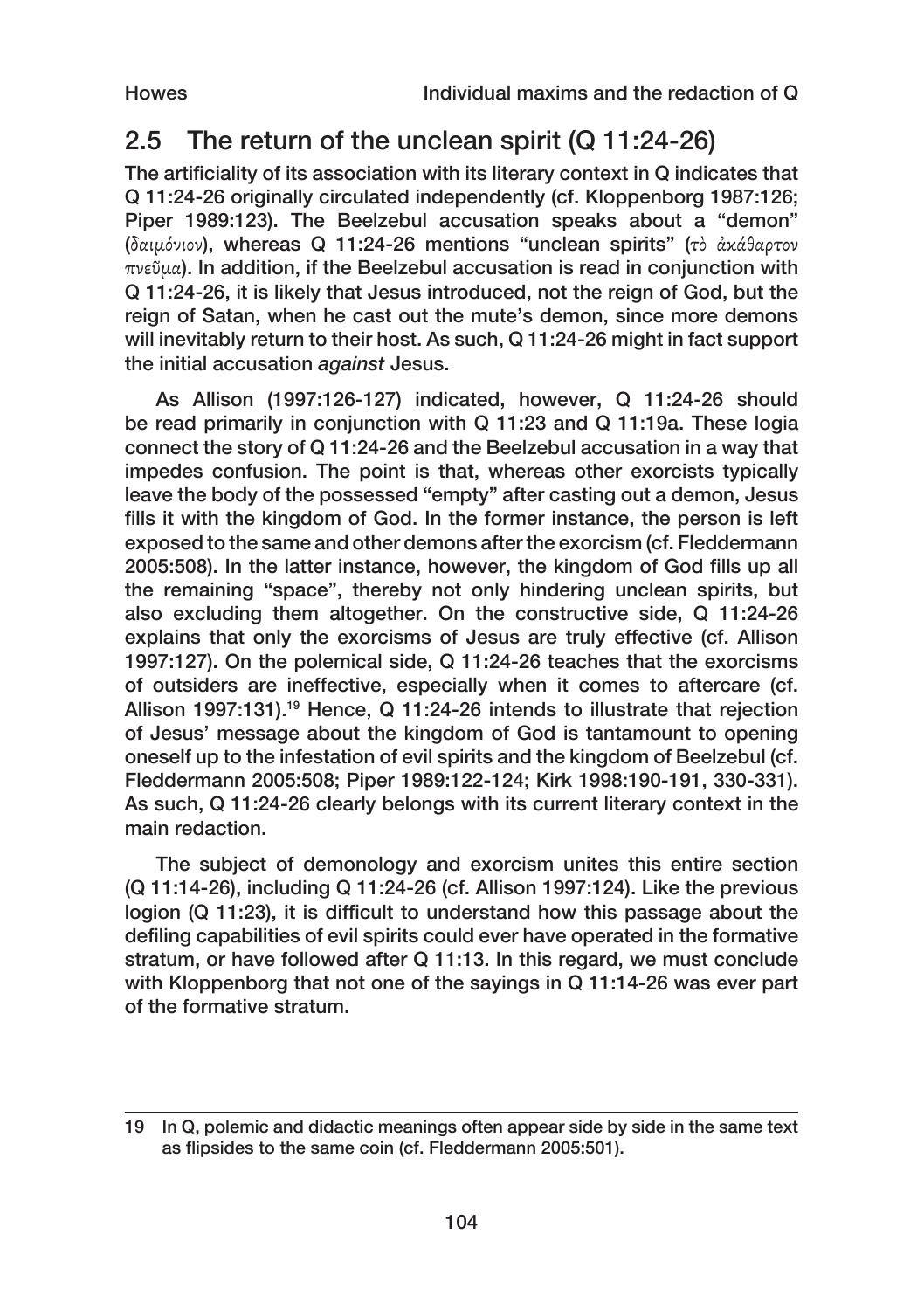### 2.6 Obscuring light and illuminating darkness (Q 11:33, 34‑35)

Kloppenborg (1987:121, 147‑148) rightfully attributed the block of Q material that deals exclusively with the proclamation of judgement against "this generation", including the Pharisees and the scribes, to the main redaction.20 Ostensibly, though, this block of material is rudely interrupted by Q 11:33‑35 (cf. Sato 1994:171; Vaage 1994:119; Lührmann 1994:59‑60). The prophetic small forms, polemical content and sombre atmosphere of this block of Q<sup>2</sup> material are visibly at odds with the sapiential small forms, practical content and neutral tone of the two sayings in Q 11:33‑34 (cf. Piper 1989:127; Allison 1997:165). This block of material would certainly have been more cohesive, both formally and thematically, if the woes against the Pharisees followed directly after Q 11:31‑32 in the tradition (cf. Sato 1994:171). In my view, the best explanation as to why the main redactor would have inserted the sayings of Q 11:33‑35 into this block of prophetic judgement material is that he found at least one of them in the formative layer.

It should be accepted without much doubt that Q 11:33 and Q 11:34‑35 did not belong together originally (cf. Kloppenborg 1987:135; Piper 1989:127; Jacobson 1992:156; Robinson 2005a:592). Other interpreters have also observed the thematic disjunction between these two autonomous maxims (cf. Kloppenborg 1987:135; Kirk 1998:193). It is significant that both Matthew (5:15; 6:22‑23) and Thomas (24, 33) separated the two sayings in their respective gospels (cf. Piper 1989:128). Even more significant is the fact that Mark (4:21) copied only the saying behind Q 11:33, without Q 11:34‑35 (cf. Piper 1989:127, 246, note 146). On the other hand, there is evidence to suggest that these sayings were already joined in the pre-Lukan tradition (cf. Marshall 1978:488; Piper 1989:128; Zeller 1994:119; Allison 1997:167). Therefore, it seems likely that these two sayings were for the first time joined in Q (cf. Lührmann 1994:59; *contra* Robinson 2005a:591‑592).

Of course, the main redactor may have found the maxim of verse 33 in the formative stratum after the pericope that ends in Q 11:13, and before the pericope that starts in Q 12:2 (cf. Zeller 1994:119; Sato 1994:171). Independent evidence of this original position is provided by Mark, whose parallel to Q 12:2 (Mark 4:22) appears directly after his parallel to Q 11:33 (Mark 4:21) (cf. Kloppenborg 1987:215). These two logia also appear together in the Gospel of Thomas 33 (cf. Jacobson 1992:173; Robinson 2005b:438, note 50). Both of these texts are highly significant as independent evidence of the earlier presence of Q 11:33 directly before

<sup>20</sup> I.e., Q 11:16, 29‑32, 39, 41‑44, 46‑52.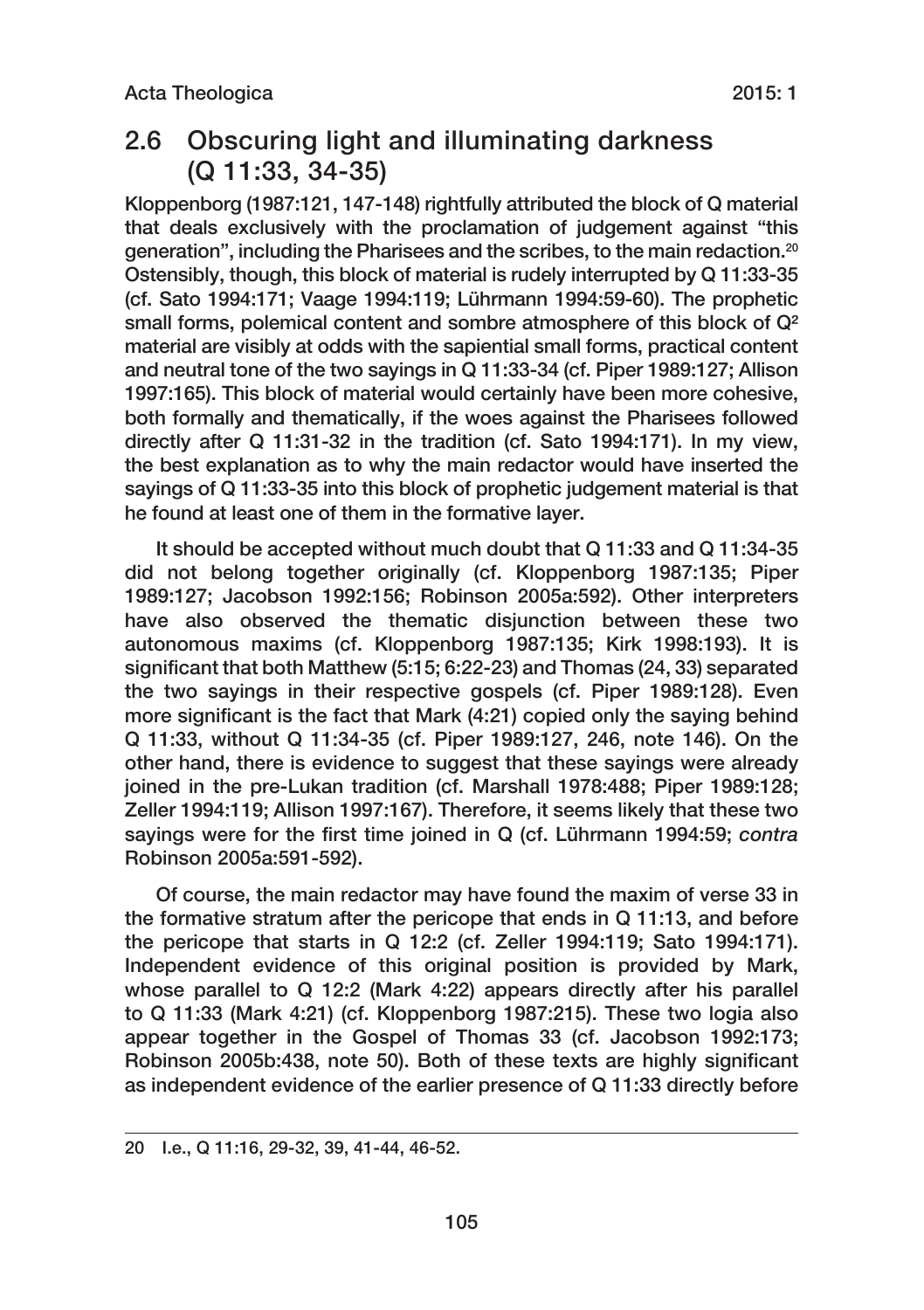Q 12:2 (cf. Robinson 2005a:591; 2005b:438, note 50). Q 11:33 follows neatly after Q 11:9‑13. Both passages could be viewed as dealing with the ancient social value of reciprocal sharing. Q 12:2‑3 also follows neatly after Q 11:33. Besides the obvious catchword connections (cf. Zeller 1994:119; Sato 1994:171), both deal with the subject matter of hiding and exposing wisdom (cf. Valantasis 2005:140).<sup>21</sup>

If Q 11:34-35 was also taken from  $Q<sup>1</sup>$ , its original placement would not be certain. There are a number of possibilities. A position in the inaugural sermon seems possible. Matthew situates this maxim in the heart of his Sermon on the Mount. Q 11:34‑35 would have worked well as a transitional saying between Q 6:41‑42 and Q 6:43‑45. Like Q 6:41‑42, Q 11:34‑35 speaks about people's eyes. Like Q 11:34‑35, Q 6:43‑45 explains how good and bad people may be separated on account of their inner character, which is easily, albeit accidentally, revealed through external means. If one considers the placement of Q 11:34‑35 in Matthew's gospel, an attachment to Q 12:33‑34 or Q 16:13 is also a possibility. It is also possible that Q 11:34‑35 was already combined with Q 11:33 when the main redactor took these logia over. If so, it would imply that Q 11:33-35 as a whole appeared between Q 11:13 and Q 12:2 in the formative stratum. Ultimately, these options are all conjectural. Nonetheless, the extensive thematic overlap between  $Q$  11:34-35 and some  $Q<sup>1</sup>$  texts opens up the genuine possibility that this logion appeared in the formative stratum before it was incorporated into the main redaction (cf. Lührmann 1994:59; Vaage 1994:119).

These observations are admittedly not determinative, but they do point to the serious likelihood that the two sayings of Q 11:33‑35 were discovered in the formative stratum by the main redactor, who then proceeded to incorporate them into the block of material that lashes out against the Pharisees, the scribes and "this generation". If these sayings were indeed taken from  $Q<sup>1</sup>$  and added to  $Q<sup>2</sup>$ , their new literary surroundings completely altered their original meanings (cf. Marshall 1978:487; Jacobson 1992:173, 174; Kloppenborg 1994:145; Vaage 1994:119; Allison 1997:167). Ultimately, substantiation of these suggestions requires a more comprehensive and focused study of these logia.

## 2.7 Good and bad weather (Q 12:54‑55)

The existence of Q 12:54-55 in the Sayings Gospel is disputed (cf. Kloppenborg 1987:152, especially note 219; Kirk 1998:237). Yet, even if Q 12:54‑55 did belong in Q, there would still be reason to doubt its attribution

<sup>21</sup> I.e., οὐδείς; κρύπτη & κρυπτός.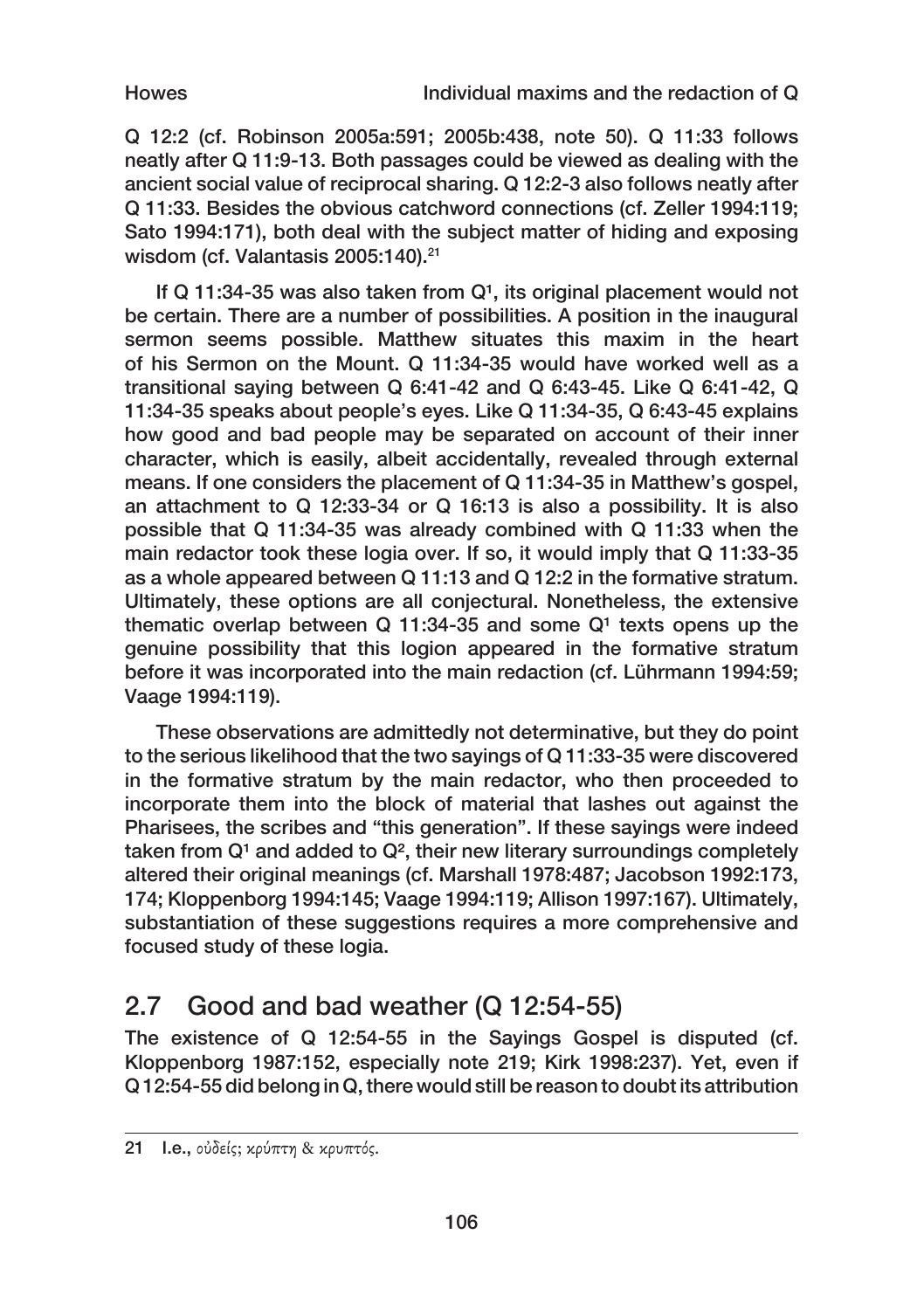to the formative stratum. This logion is both formally and thematically dissimilar to the formative stratum. In fact, Q 12:54‑55 is not even remotely comparable to any of the themes or forms in  $Q<sup>1</sup>$ . The application in verse 56 appears independently in the Gospel of Thomas and was undoubtedly added later to the maxim of verses 54‑55 (cf. Kloppenborg 1987:152). Be that as it may, the application does not seem forced or out of place in its Q² context. Although meteorology was a common sapiential (and proverbial) theme, $22$  the imagery of this logion, especially the references to the sky being "flame red" (πυρράζω), suits a Q<sup>2</sup> thematic context, where apocalyptic signs are an issue of considerable debate (cf. Kirk 1998:237-238).<sup>23</sup> Finally, the references to "flame-red skies" should be viewed as a further development of the apocalyptic image in Q 12:49 of "fire" (πῦρ) being "hurled upon the earth" (βαλεῖν ἐπὶ τὴν γῆν). Given all this, it is doubtful that this saying ever belonged to  $Q<sup>1</sup>$ , even if it can be shown to have belonged to the Q document.

### 2.8 Avoid the courts! (Q 12:58‑59)

Kloppenborg (1987:152‑153) acknowledges that Q 12:58 used to be a sapiential admonition. He argues that Q 12:59 "is more typical of a prophetic judgment statement". His first argument in favour of the latter is that the formula λέγω ὑμῖν (σοι)∙ οὐ μὴ … ἕως / μέχρις occurs predominantly in apocalyptic and prophetic announcements (cf. also Fleddermann 2005:657).<sup>24</sup> The "formula" in Q 12:59, however, is λέγω σοι, οὐ μὴ ... ἕως, not the mixed phrase put forward by Kloppenborg. None of the texts that Kloppenborg uses as examples of this prophetic and/or apocalyptic formula match the "formula" in Q 12:59 word for word.25 Surely, there should be complete verbatim agreement for something to be dubbed a "formula". Kloppenborg's second argument in this regard is that λέγω ὑμῖν/σοι commonly introduces a statement about punishment, reward and judgement. Once again, the formalised prophetic introduction is λέγω ὑμῖν, not λέγω σοι, as it appears in Q 12:59. Out of the 24 texts that Kloppenborg uses as examples of this prophetic-type introduction, only Luke 23:43 has the Q form λέγω σοι.

Differentiating between the plural and the singular forms of the second person personal pronoun might seem like nitpicking, but surely an author would rather adhere to the more recognised form of a prophetic formula when attempting to turn a sapiential saying into a prophetic one. Doing so

<sup>22</sup> Cf. Kloppenborg (1987:152).

<sup>23</sup> Cf., e.g., Q 11:16, 29‑32.

<sup>24</sup> Cf. Piper (1989:106); Kirk (1998:238).

<sup>25</sup> I.e., Mark 9:1; 13:30; 14:25; Matthew 5:18; Luke 13:35.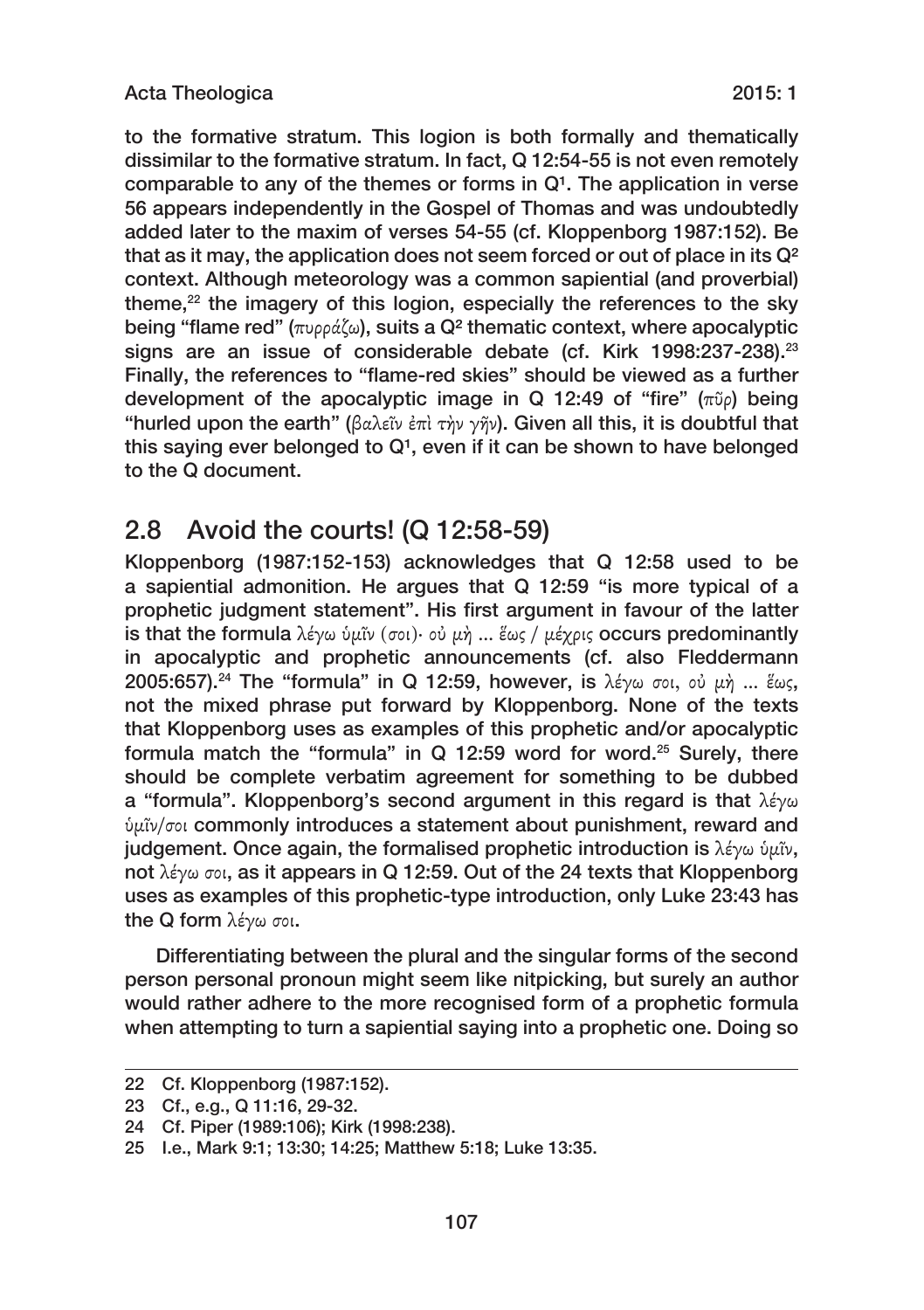would put the prophetic application and intent of the saying beyond serious doubt. As it stands, Q 12:59 does not need to be read as a prophetic saying at all (cf. Piper 1989:106; Kirk 1998:238). The Sayings Gospel Q uses the phrase λέγω ὑμῖν in both the sapiential sayings of the formative stratum<sup>26</sup> and the prophetic-apocalyptic sayings of the main redaction.<sup>27</sup> Lastly, in Kloppenborg's statement that the formula in Q 12:59 "is more typical of a prophetic judgment statement", the word "judgment" is perhaps more pertinent than the word "prophetic". It would not be surprising to find the phrase λέγω ὑμῖν/σοι in Q 12:58-59, as it clearly deals with judicial judgement. If λέγω σοι, οὐ μὴ ... ἕως functions as a formula in Q 12:59, it is rather the context of judicial judgement than the supposed implication of prophetic and/or apocalyptic judgement that determines its usage in this instance (cf. Piper 1989:106). It would appear that there are no definitive reasons to conclude that Q 12:59 is a prophetic text.

Kloppenborg's valuation of verse 59 determines his rendering of the whole saying in Q 12:58‑59. In view of the use in verse 59 of the word "from there" (ἐκεῖθεν), Kloppenborg concludes (correctly) that verses 58 and 59 appeared together as a unified saying when added to the Sayings Gospel. As a result, Kloppenborg believes that, even though verse 58 used to be a sapiential admonition, Q 12:58‑59 functions in the Sayings Gospel as a prophetic logion. However, if the inherently prophetic nature of verse 59 is denied, the only remaining argument in favour of the prophetic nature of the complete logion is its appearance in the literary context of the main redaction (cf. Kloppenborg 1987:153; see Kirk 1998:238-239; cf. Fleddermann 2005:657).28 Yet, it is not at all certain that the logion initially occurred in this literary context (cf. Piper 1989:105, 237, note 22, 23). Matthew (5:25‑26) places the logion in the midst of his Sermon on the Mount (cf. Piper 1989:105). If this placement is due to Matthew and not Q, it still illustrates that a purely sapiential reading of Q 12:58‑59 was possible at the time. However, if Matthew's literary context does go back to Q, it would mean that an unadulterated sapiential reading of Q 12:58‑59 is preferable.

The most compelling arguments against Matthew's placement of this logion are, firstly, that Luke generally preserves the order of his sources more devotedly, and, secondly, that the thematic content of this saying, if interpreted prophetically, is compatible with its literary context in the main redaction. The former is more suggestive than determinative. Against the latter, it could be reasoned that the literal thematic content of Q 12:58‑59

<sup>26</sup> Cf., e.g., Q 11:9; 12:22, 27; 15:10.

<sup>27</sup> Cf., e.g., Q 3:8; 7:26, 28; 10:12, 24; 12:44; 13:35; 17:34.

<sup>28</sup> I.e., Q 12:39‑59.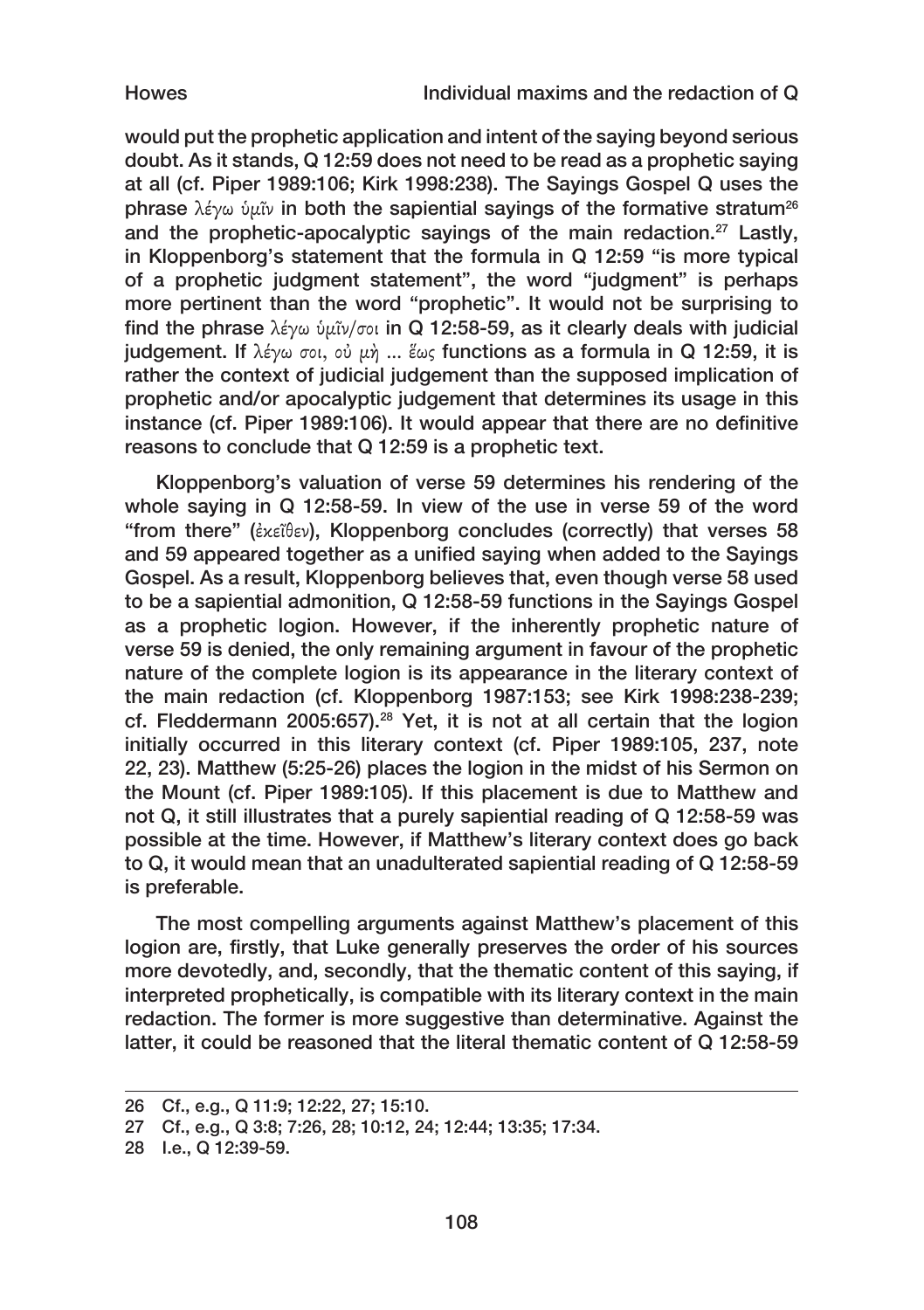better suits the intentions not only of the inaugural sermon specifically,<sup>29</sup> but also of the formative stratum in general.<sup>30</sup> Piper (1989:106-107) adds additional arguments against the Lukan placement. Firstly, the singular form of the second person personal pronoun (σοι) does not properly suit the literary context in Q 12:39‑59, but it suits the Matthean literary context like a glove. Secondly, unlike Q 12:39‑59, the language of this logion is not utterly polemic, but it certainly is sapiential.<sup>31</sup>

The respective redactional activities of Matthew and Luke support the sapiential language. There are three Q sayings in Matthew 5:17‑26, namely Q 16:17 in Matthew 5:18, Q 12:58‑59 in Matthew 5:25‑26, and Q 16:18 in Matthew 5:32. The Matthean author has expanded each of these Q sayings, elaborating on their individual themes: Matthew 5:17‑20 on the continued validity of the Torah; Matthew 5:21‑26 on the theme of "brotherly reconciliation", and Matthew 5:27‑32 on the subject of marriage and divorce.<sup>32</sup> Two observations should immediately be made. Firstly, the three pericopes are thematically unrelated, and held together only by the fact that they represented the words of Jesus. A keen exegete could perhaps point to some degree of thematic relatedness between these three pericopes, but the truth is that three distinct ideas are basically mentioned side by side. Secondly, if one disregards the Matthean elaborations, Q 12:58‑59 appears in Matthew between Q 16:17 and Q 16:18.

The first observation could act as yet another argument in favour of the Matthean placement of Q 12:58‑59. The fact that these three unrelated themes appear together in Matthew's gospel fiercely suggests that the evangelist was following the sequential order of his source at this point. The latter is in stark contrast to Luke's handling of the saying in Q 12:58‑59. Luke places  $Q$  12:58-59 at the end of an elaborate section<sup>33</sup> that originates in  $\Omega$  and specifically addresses the theme of Jesus' second coming.  $34$ Two indications strongly suggest that Luke purposely took Q 12:58‑59 from a different context and placed it in this specific context. Firstly, one would expect if the latter were the case, the saying appears at the *end* of the passage. Secondly, Luke found it necessary to add verse 57 as a redactional link between Q 12:58‑59 and the material that precedes it. If Q 12:54‑56 does stem from Q (which is all but certain), Luke's need to add verse 57 is all the more telling. It seems highly likely that Luke placed

<sup>29</sup> Cf., e.g., Q 6:22, 27‑30, 35‑42; Piper (1989:107); Fleddermann (2005:658).

<sup>30</sup> Cf., e.g., Q 10:3; 11:4; 12:4, 11, 22‑34; 16:13; 17:3‑4.

<sup>31</sup> Cf., e.g., Proverbs 6:1‑5; 25:7‑10; Sirach 18:20.

<sup>32</sup> Whether this was done by adding inherited traditions or by creating new material *ex nihilo* is irrelevant for our current purposes.

<sup>33</sup> I.e., Luke 12:35‑59.

<sup>34</sup> In Luke, that is, not necessarily in Q (cf. Horsley 1992:182)!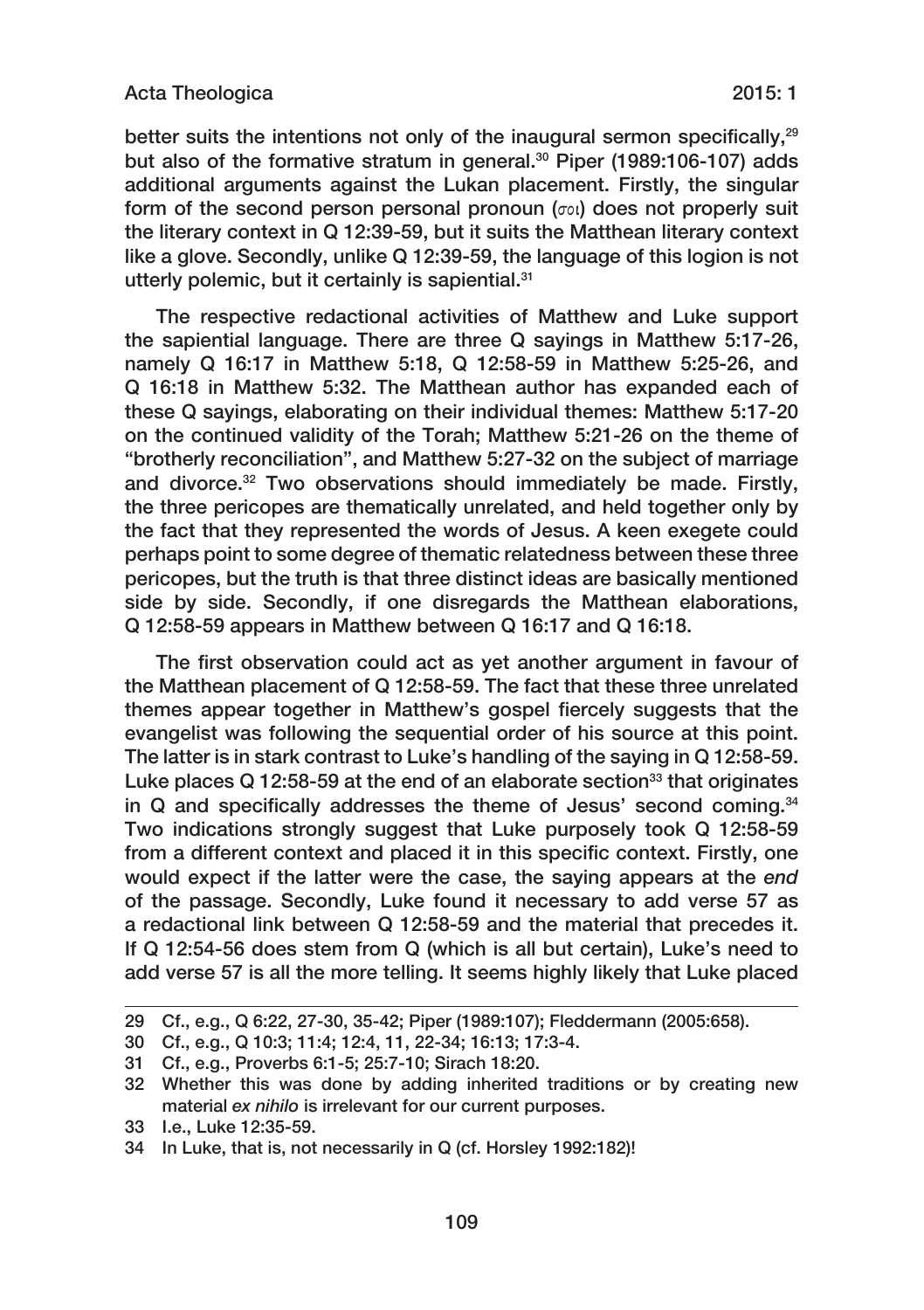Q 12:58‑59 at the end of a section that is prophetic and apocalyptic in nature in order to invite a novel interpretation of this Q logion. Against this, Matthew betrays no need to thematically tie Q 12:58‑59 (and its elaboration in Matthew 5:21‑26) to its literary environment. Rather, Matthew adheres to the disparity of his source, which, at this point, places unrelated sayings of Jesus side by side, as if simply listing them.

The second observation, namely that Matthew places Q 12:58‑59 between Q 16:17 and Q 16:18, relates directly to, and affirms the first observation. Kloppenborg's sixth block of sapiential material is thematically the most disparate block of sapiential sayings.<sup>35</sup> Although this block's logia (*in toto*) are not *wholly* unrelated, the sayings of Q 16 certainly are. Q 16:13 deals with God and mammon; Q 16:16‑17 deals with the Torah, although Kloppenborg argues that verse 17 was added by the redactor of Q<sup>3</sup>,<sup>36</sup> and Q 16:18 addresses divorce. In light of the preceding arguments, one could certainly suggest that Matthew's three unrelated pericopes derive from three equally unrelated, but successive, Q logia.37 It appears that Q 12:58‑59 was never part of Q². Luke should be indicted as the culprit who removed this saying from its correct placement in the Q document and attached it to Luke (Q) 12:54‑56.

### 2.9 Vultures (Q 17:37)

Thematically, the morbid and gruesome scene of vultures flying around a corpse suits the main redaction, and not at all the formative layer. Although "death" is mentioned on occasion in  $Q<sup>1,38</sup>$  it is never in any of these texts an thoroughgoing theme or focal point. Instead, "survival" and "life" are developed in greater detail as themes in the formative stratum.39 Conversely, the main redaction persistently and continuously develops themes such as "death", "destruction" and "final judgment".40 The latter context suits Q 17:37 well (cf. Fleddermann 2005:833‑834).

The latter is not only true of the main redaction as a whole, but also of the saying's most immediate literary context within the main redaction (cf. Catchpole 1993:252‑253; Fleddermann 2005:829‑837).41 Like its immediate literary context, this logion is concerned with both the heavenly Son of Man

<sup>35</sup> I.e., Q 13:18‑21, 24; 14:26, 27, 34‑35; 15:4‑5, 7, 8‑10; 16:13, 16, 18; 17:1‑4, 6, 33.

<sup>36</sup> Cf. Kloppenborg Verbin 2000:152‑153; Mack 1993:173; Cromhout 2007:264.

<sup>37</sup> I.e., Q 12:58‑59, 16‑18.

<sup>38</sup> Cf., e.g., Q 9:59‑60; 10:3; 12:4‑5; 17:2.

<sup>39</sup> Cf., e.g., Q 6:21, 35; 10:2, 7‑9; 11:3, 4, 11‑13; 12:6‑7, 22‑31.

<sup>40</sup> Cf., e.g., Q 3:7, 9, 17; 10:12, 14‑15; 11:19, 29‑32, 44, 47, 49‑51; 12:8‑10, 40, 46, 49, 51, 53; 13:28, 34‑35; 17:24, 26‑27, 34‑35; 22:28, 30.

<sup>41</sup> Cf. Q 17:24, 26‑27, 34‑35.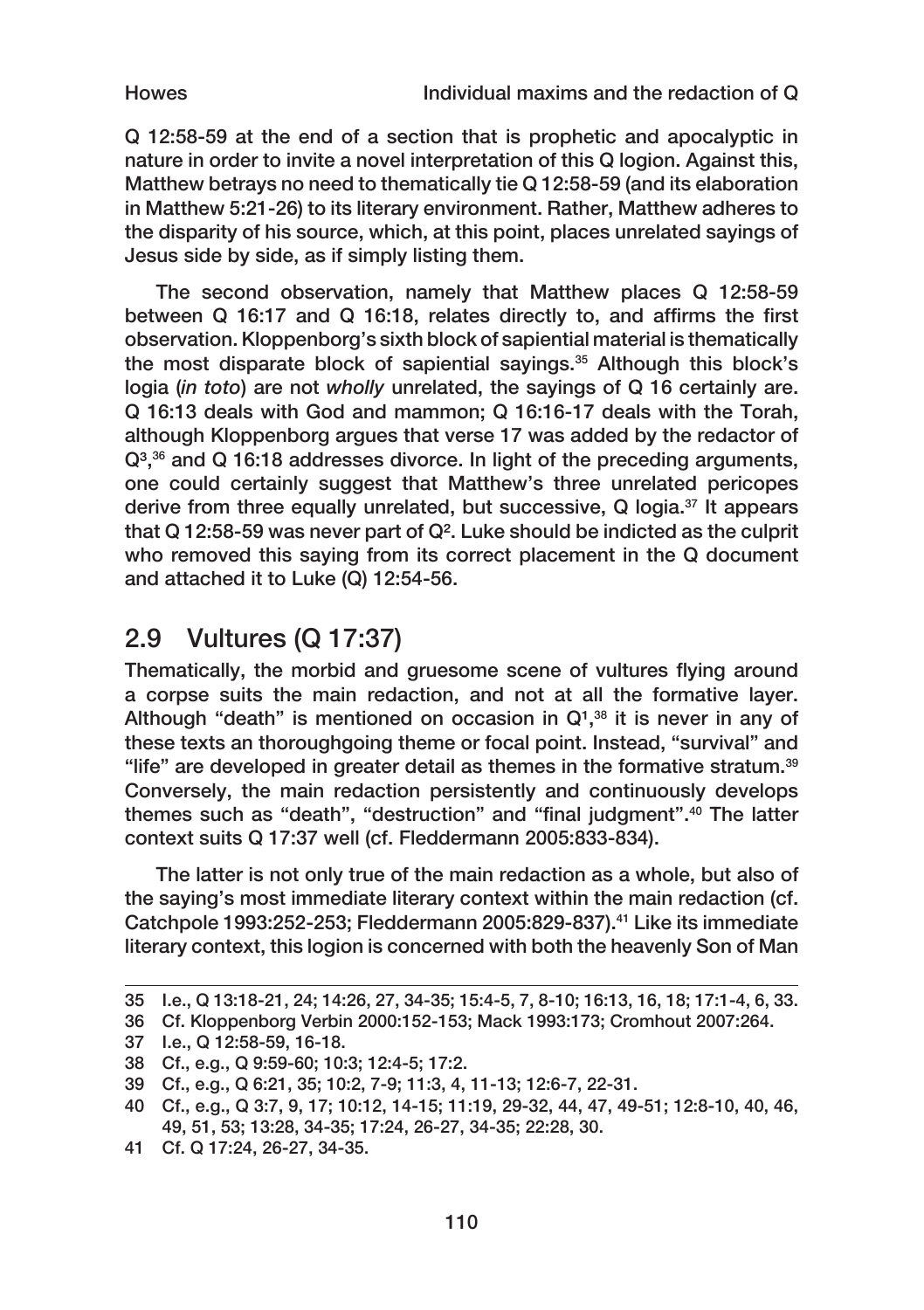#### Acta Theologica 2015: 1

figure and the swiftness and certainty of the eschatological event (cf. Kloppenborg 1987:161, 162; Piper 1989:138‑142). Besides, if Q 17:37 were part of  $Q<sup>1</sup>$ , it would not only have followed the saying about having "faith like a mustard seed" (Q 17:6), but it would also have been the stratum's concluding logion. Both of these factors argue against the presence of Q 17:37 in the formative layer.

### 3. CONCLUSION

By and large, this article reaffirmed Kloppenborg's stratigraphy. Of the nine "proverbial" clusters considered, seven were merely confirmed to have originated, not in the formative stratum, but in the traditional material of the main redaction.<sup>42</sup> It was found that one saying (Q 12:58-59) never formed part of the main redaction. In fact, of the nine passages examined, the two logia behind Q 11:33‑35 were the only cases where the main redactor could be shown (with some measure of persuasiveness) to have inserted a proverbial saying from  $Q<sup>1</sup>$  into prophetic  $Q<sup>2</sup>$  material. This type of redactional activity is well attested in *chreia* collections, which tended to absorb all kinds of genres into its own structure (cf. Kloppenborg 1987:323). The result of this redactional process was not only the assimilation of the  $Q<sup>1</sup>$ maxim to its new literary context in the main redaction, but also the (quite significant) transformation of its initial meaning. Hence, of all the sayings considered, only three should probably be moved from Kloppenborg's main redaction to his formative stratum.<sup>43</sup>

### BIBLIOGRAPHY

#### Allison, D.C.

1997. *The Jesus tradition in Q.* Valley Forge: Trinity.

Arnal, W.E.

1995. Redactional fabrication and group legitimation: The Baptist's preaching in Q 3:7‑9, 16‑17. In: J.S. Kloppenborg (ed.), *Conflict and invention: Literary, rhetorical and social studies on the Sayings Gospel Q* (Valley Forge: Trinity), pp. 165‑180.

#### Arnal, W.E.

2001. *Jesus and the village scribe: Galilean conflicts and the setting of Q.*  Philadelphia, PA: Fortress.

<sup>42</sup> I.e., Q 7:35; 11:17b‑18, 20; 11:21‑24‑26; 12:54‑55; 17:37.

<sup>43</sup> I.e., Q 11:33‑35; 12:57‑58.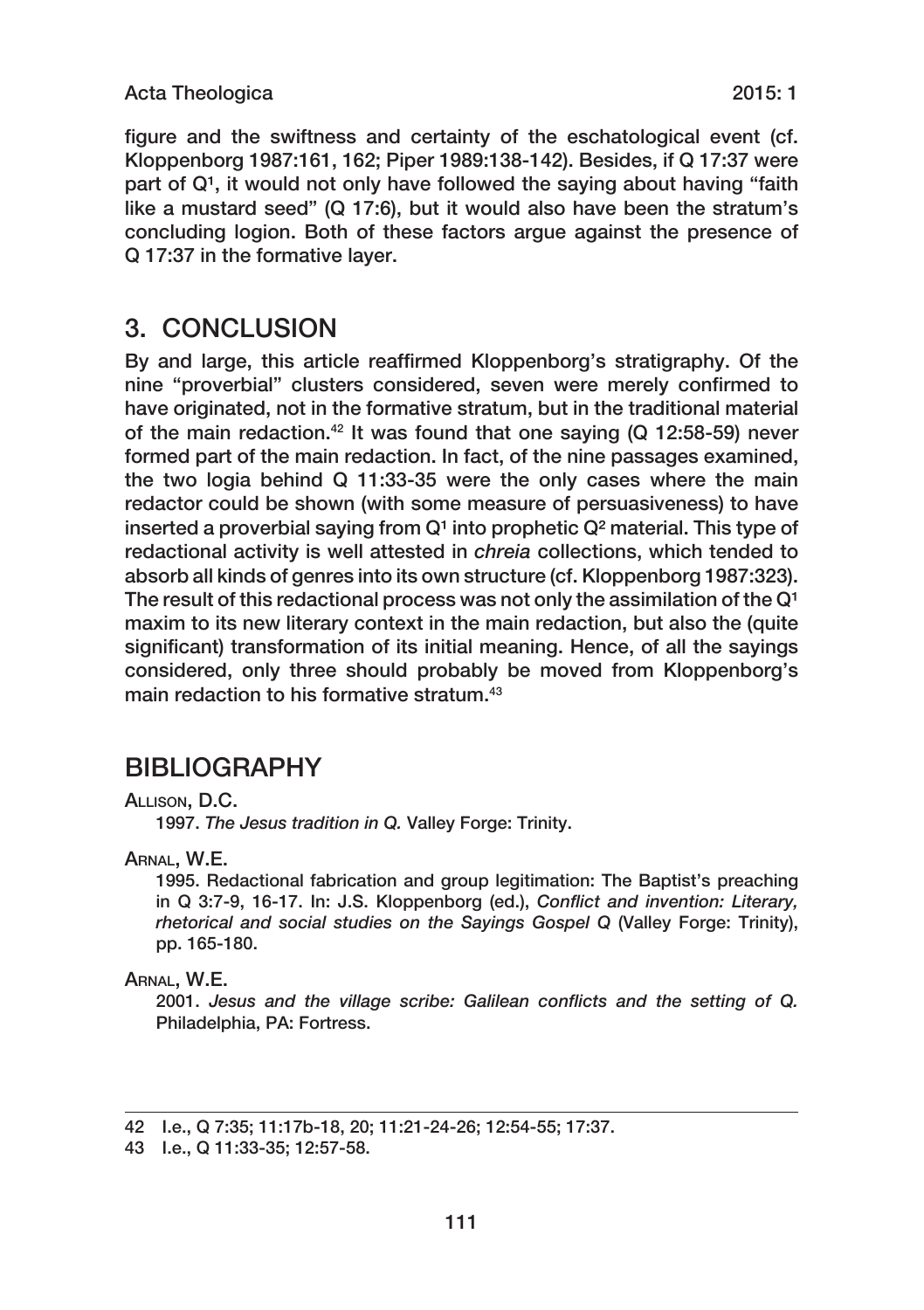#### Casey, M.

2002. *An Aramaic approach to Q: Sources for the gospels of Matthew and Luke.*  Cambridge: Cambridge University Press. SNTSMS 122.

#### CATCHPOLE, D.R.

1993. *The quest for Q.* Edinburgh: T. & T. Clark.

#### Ceresko, A.R.

1999. *Introduction to Old Testament wisdom: A spirituality for liberation.* New York: Orbis Books.

#### COTTER, W.

1995. Prestige, protection and promise: A proposal for the apologetics of Q². In: R.A. Piper (ed.), *The gospel behind the gospels: Current studies on Q* (Leiden: Brill), pp. 117‑138.

#### Cromhout, M.

2007. *Jesus and identity: Reconstructing Judean ethnicity in Q.* Eugene, OR: Cascade.

#### Edwards, R.A.

1976. *A theology of Q: Eschatology, prophecy, and wisdom.* Philadelphia, PA: Fortress.

#### Fleddermann, H.T.

2005. *Q: A reconstruction and commentary.* Leuven: Peeters. Biblical Tools and Studies 1.

### Horsley, R.A.

1992. Q and Jesus: Assumptions, approaches, and analyses. In: J.S. Kloppenborg & L.E. Vaage (eds.), *Early Christianity, Q and Jesus* (Atlanta: Scholars), pp. 175‑209. Semeia 55.

1995. Social conflict in the Synoptic Sayings Source Q. In: J.S. Kloppenborg (ed.), *Conflict and invention: Literary, rhetorical and social studies on the Sayings*  Gospel Q (Valley Forge: Trinity), pp. 37-52.

#### Howes, L.

2012. *The Sayings Gospel Q within the contexts of the third and renewed quests for the historical Jesus: Wisdom and apocalypticism in the first century.*  Unpublished Ph.D. dissertation. Pretoria: University of Pretoria.

#### JACOBSON, A.D.

1992. *The first gospel: An introduction to Q.* Sonoma, CA: Polebridge.

1995. Divided families and Christian origins. In: R.A. Piper (ed.), *The gospel behind the gospels: Current studies on Q* (Leiden: Brill), pp. 361‑380.

#### Kirk, A.

1998. *The composition of the Sayings Source: Genre, synchrony, and wisdom redaction in Q.* Leiden: Brill. NovTSup XCI.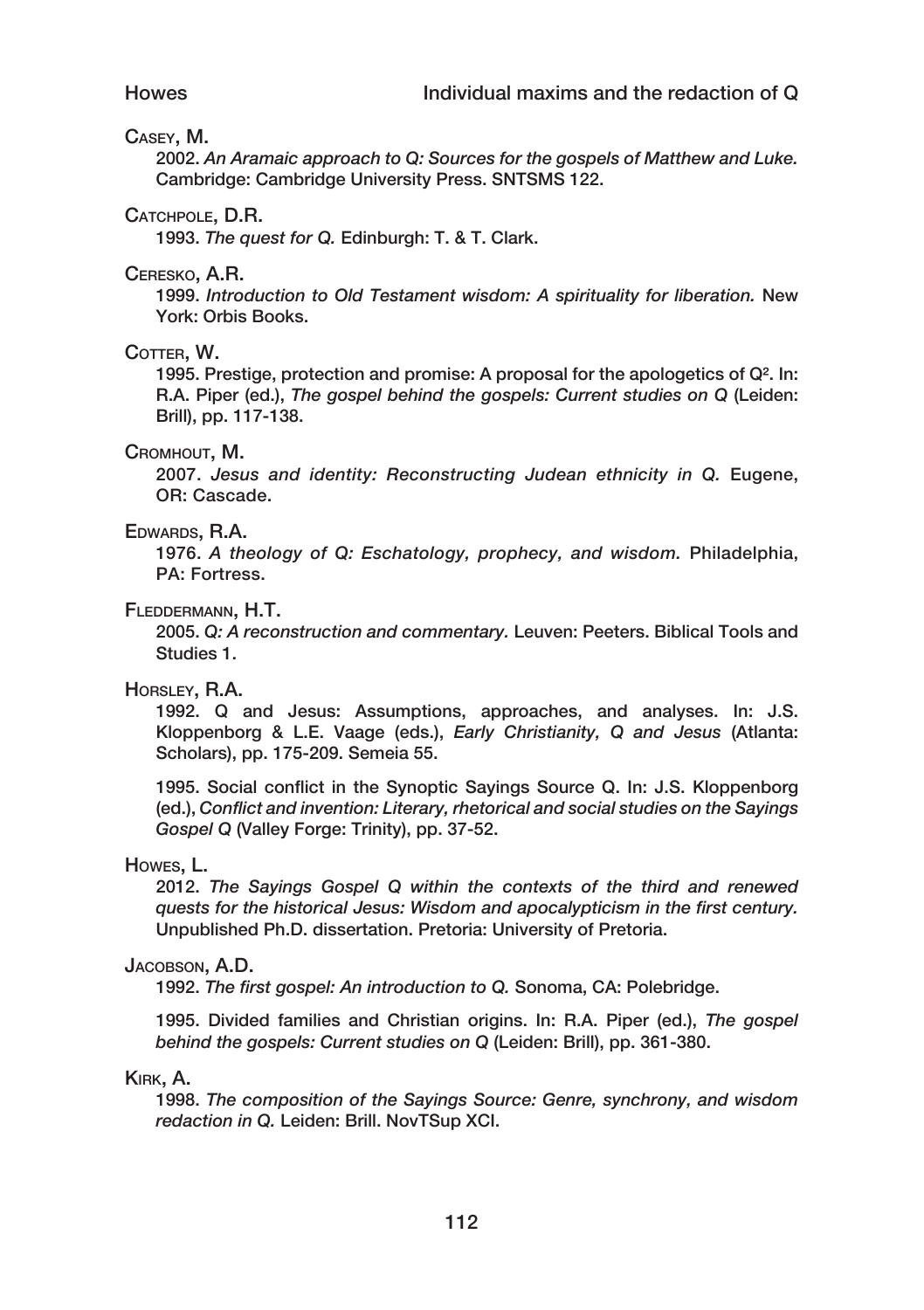2006. Going public with the hidden transcript in Q 11: Beelzebul accusation and the woes. In: R.A. Horsley (ed.), *Oral performance, popular tradition, and hidden transcript in Q* (Atlanta: SBL), pp. 181‑191. SBL Semeia Studies 60.

#### Kloppenborg, J.S.

1987. *The formation of Q: Trajectories in ancient wisdom collections.*  Philadelphia, PA: Fortress. SAC.

1994 [1986]. The formation of Q and antique instructional genres. In: J.S. Kloppenborg (ed.), *The shape of Q: Signal essays on the Sayings Gospel* (Minneapolis, MN: Fortress), pp. 138-155.

1995. Conflict and invention: Recent studies on Q. In: J.S. Kloppenborg (ed.), *Conflict and invention: Literary, rhetorical and social studies on the Sayings Gospel Q* (Valley Forge: Trinity), pp. 1‑14.

#### Kloppenborg Verbin, J.S.

2000. *Excavating Q: The history and setting of the Sayings Gospel*. Minneapolis, MN: Fortress.

#### Lührmann, D.

1994 [1969]. Q in the history of early Christianity. In: J.S. Kloppenborg (ed.), *The shape of Q: Signal essays on the Sayings Gospel* (Minneapolis, MN: Fortress), pp. 59‑73.

#### Mack, B.L.

1993. *The lost gospel: The book of Q and Christian origins.* San Francisco, CA: HarperSanFrancisco.

#### MARSHALL, I.H.

1978. *The Gospel of Luke: A commentary on the Greek text.* Grand Rapids. MI: William B. Eerdmans.

#### Moxnes, H.

2003. *Putting Jesus in his place: A radical vision of household and kingdom.*  Louisville, KY: Westminster.

#### Neirynck, F.

1995. Assessment. In: H.T. Fleddermann (ed.), *Mark and Q: A study of the overlap texts* (Leuven: Peeters), pp. 261‑307. BETL 122.

#### Nestle, E., Nestle, E., Aland, K. & Aland, B.

1993. *Novum Testamentum Graece.* 27th ed*.* Stuttgart: Deutsche Bibelstiftung.

#### Piper, R.A.

1989. *Wisdom in the Q‑tradition: The aphoristic teachings of Jesus.* Cambridge: Cambridge University Press.

#### Robinson, J.M.

2005a [1998]. The sequence of Q: Lament over Jerusalem. In: C. Heil & J. Verheyden (eds.), *The Sayings Gospel Q: Collected essays by James M. Robinson* (Leuven: Leuven University Press & Peeters), pp. 559‑598. BETL CLXXXIX.